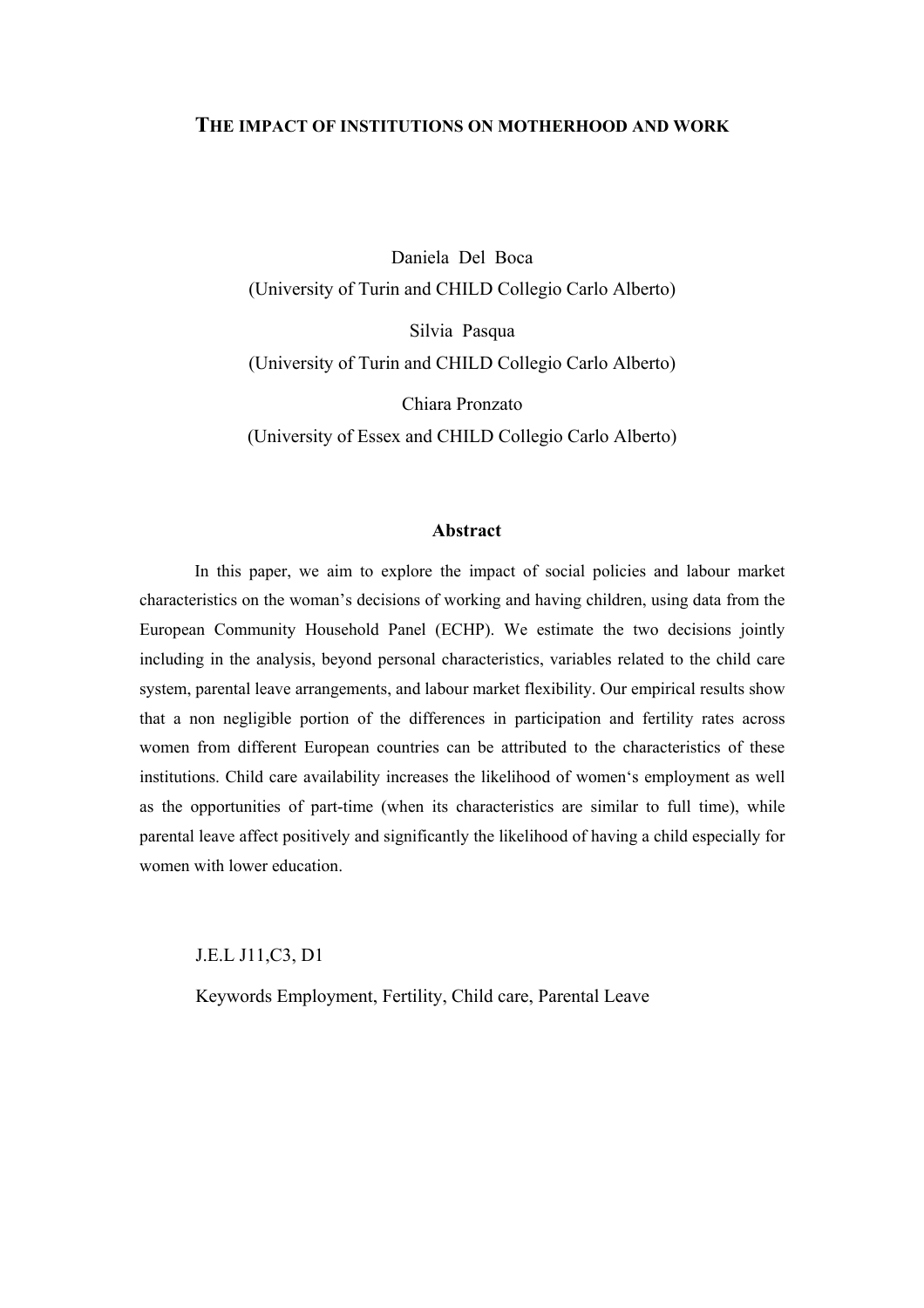#### *1. Introduction*

 Over the last decades women participation rates have increased remarkably in the European Union countries, while fertility declined in most advanced countries and is now below the replacement rate. While the growth in participation carry some positive implications for the ability of countries and the European Union itself to meet a variety of social and economic targets, increasing the number of workers available to pay pension obligations to current retired. On the opposite the declining population levels make it less likely that the current form of European pension systems can be sustained.

The countries that currently have the lowest levels of fertility (Spain, Italy and Greece) are those with relatively low levels of female labour force participation, while the countries with higher fertility levels (Denmark, France) have relatively high female labour force participation rates. These important differences indicate that different countries are in different stages of development and are constrained by specific cultural, social and economic factors. In spite of similar standard of living, in fact, European countries differ for several institutional characteristics.

How to design policies in order to raise women's employment rates without diminishing fertility rates? An understanding of this relationship, in different contexts, has encouraged researchers to consider fertility and labour market participation as a joint decision, which depend not only on income and household characteristics but also on the institutional environment.

In this paper, we analyze the impact on women employment and fertility decisions of different institutions such as the child care system, the parental leaves schemes, and the labour market flexibility. We describe how these policies work across Europe in Section 2, with the most relevant literature regarding their influence on working and fertility decisions and the difficulties associated to comparative analyses. In particular we focus on Belgium Netherlands Italy Spain France Denmark and the UK representing quite different welfare states. The methodological framework is presented in Section 3, and the dataset and the variables used in Section 4. The results of the empirical analysis are in Section 5. Conclusions follow.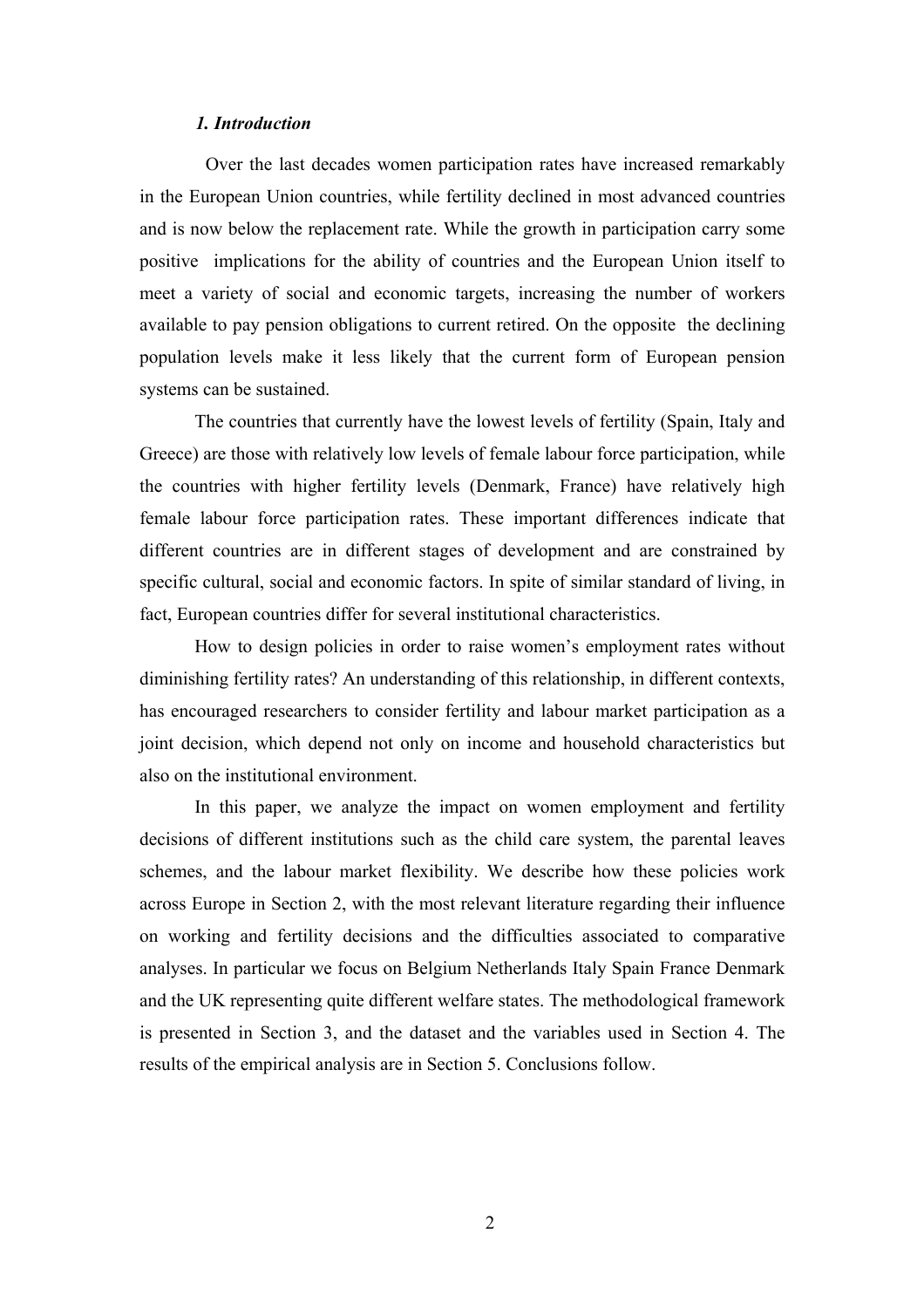#### *2. The determinants of fertility and female labour market participation*

The variation in women's decisions regarding work and fertility across countries reflect several factors related to culture and social norms as well as economic incentives<sup>1</sup>. In the growing literature regarding culture and social norms, Fernandez and Fogli (2005) show that a significant part of the variation across time and space of fertility and participation is explained by culture. Berman et al. (2006) report evidence on the impact of catholic religiosity on fertility differences across countries. While these factors are important in our research we focus more on the economic aspect of women's decisions. For example the important differences across countries, (especially between the Northern and Southern Europe) reflect the fact that only Nordic countries (and France) have implemented institutional structures that enable women to balance work and childbearing (Kohler *et al.* 2002, Billari and Kohler 2004, Jaumotte 2004, Diprete *et al.* 2002). We consider policies which increase the flexibility of working time arrangements as well as policies which support families with young children: child care and parental leave.

### *2.1 Flexibility of working time arrangements*

 $\overline{a}$ 

The possibility to combine work and childrearing depends strongly on the occupational structure and working arrangements. In countries where part-time is low unemployment rate is often high indicating important rigidities and labor market frictions.

Married women who choose to work tend to have full-time work commitments, which is not compatible with having large numbers of children. The positive link between part-time jobs and women's participation in the labour market has been shown in studies based on cross-country analyses. Empirical analyses of several countries show that being a mother (compared with being childless) decreases the probability of choosing full-time work and increases the probability both of not working or working part-time (Bardasi and Gornick 2000).

In countries where part-time opportunities are scarce, married women are forced to choose between not working or working full-time, neither of which is necessarily their preferred option. The low proportion of part-time opportunities, in

<sup>&</sup>lt;sup>1</sup> For excellent surveys on the determinants of participation and fertility across different institutional environments see Sleebos 2005, Neyer 2006.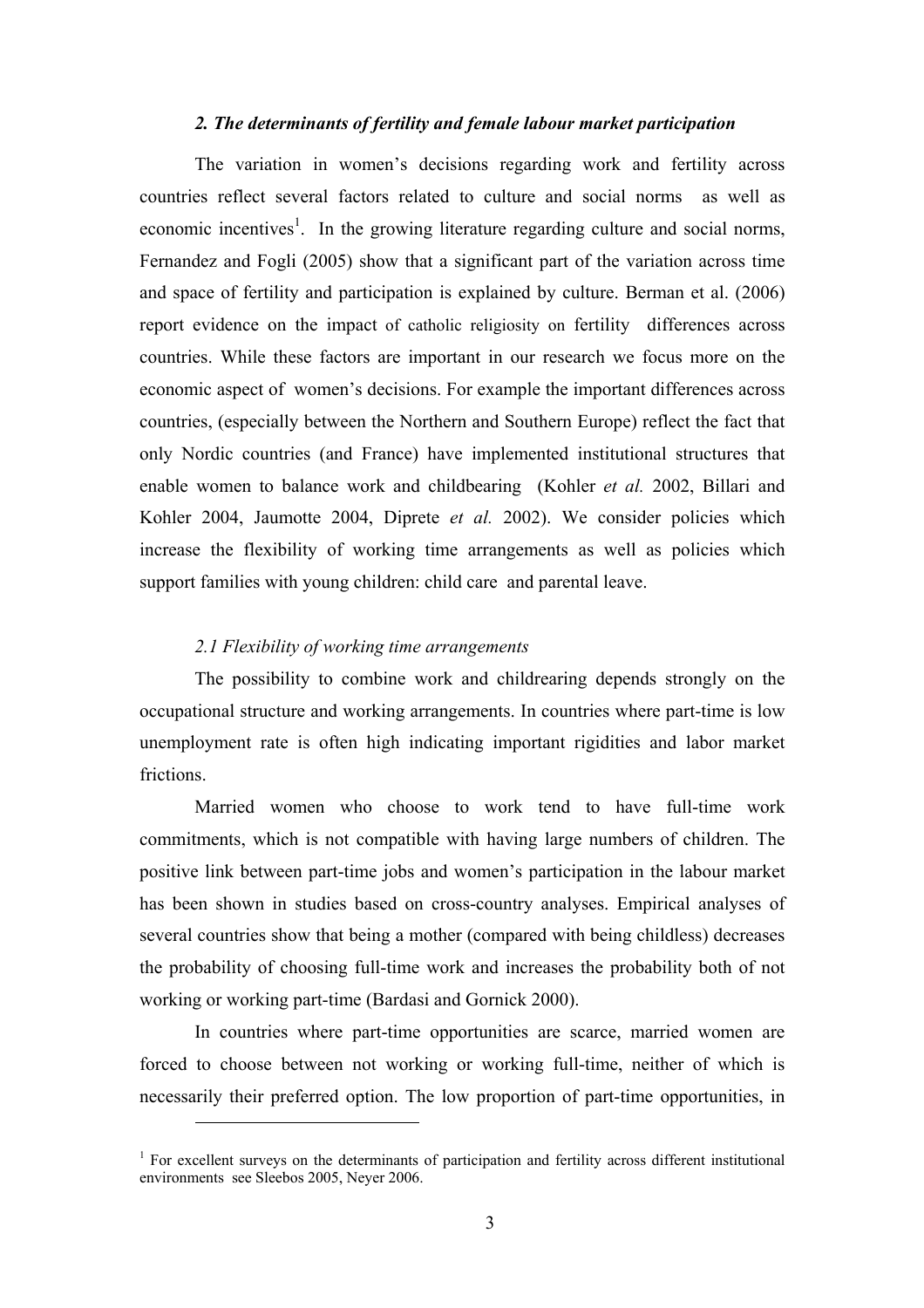fact, does not seem to be consistent with self-reported preferences: a large number of women who are unemployed or do not participate in the labour force report that they would actually prefer to work part-time. Even among the employed, more people state a preference for working fewer paid hours than for working longer hours at the given hourly wage (European Economy, 1995). Therefore, greater opportunities for parttime employment by reducing the opportunity costs of having children have a positive impact on fertility rates. In countries where part-time opportunities are higher, fertility rates are also higher (Netherlands, Denmark, U.K.).

However as we have shown in a recent work (Del Boca *et al.* 2005), different countries are not only characterized by different levels of part-time opportunities but these opportunities may have different "nature". Our findings show in fact that part-time has a positive effect on participation and fertility only in countries where it provides higher quality jobs. In these countries, in fact, part-time jobs are characterized by higher job protection and social benefits and have very similar characteristics to full-time jobs (more permanent positions with higher hourly wages) than elsewhere and consist mainly of permanent positions and middle-level jobs (Ariza *et al.* 2005).

### 2.2 Child care and parental leave

 $\overline{a}$ 

The impact of other policies are more related to different level of generosity<sup>2</sup> in their policies towards working women. For child care we may consider mainly levels of availability, in terms of hours of opening and number of slots. Studies on temporal patterns have shown that the increased availability of child care is one possible explanation for the change in fertility over time and for the observed changes in the relation between women's participation and fertility (Ahn and Mira 2002, Ermisch 1989, Englehardt and Prskawetz 2002, Kogel 2002).

Differences emerge among European countries in terms of availability and flexibility in the services offered: in Southern Europe the percentage of children under three who are in child care is quite low compared with Nordic countries such as Denmark and it is characterized by greater rigidity in the number of weekly hours available. On the contrary, the proportion of children over three in child care is

<sup>&</sup>lt;sup>2</sup> See for example the rankings of generosity of public policies in De Henau *et al.* 2006.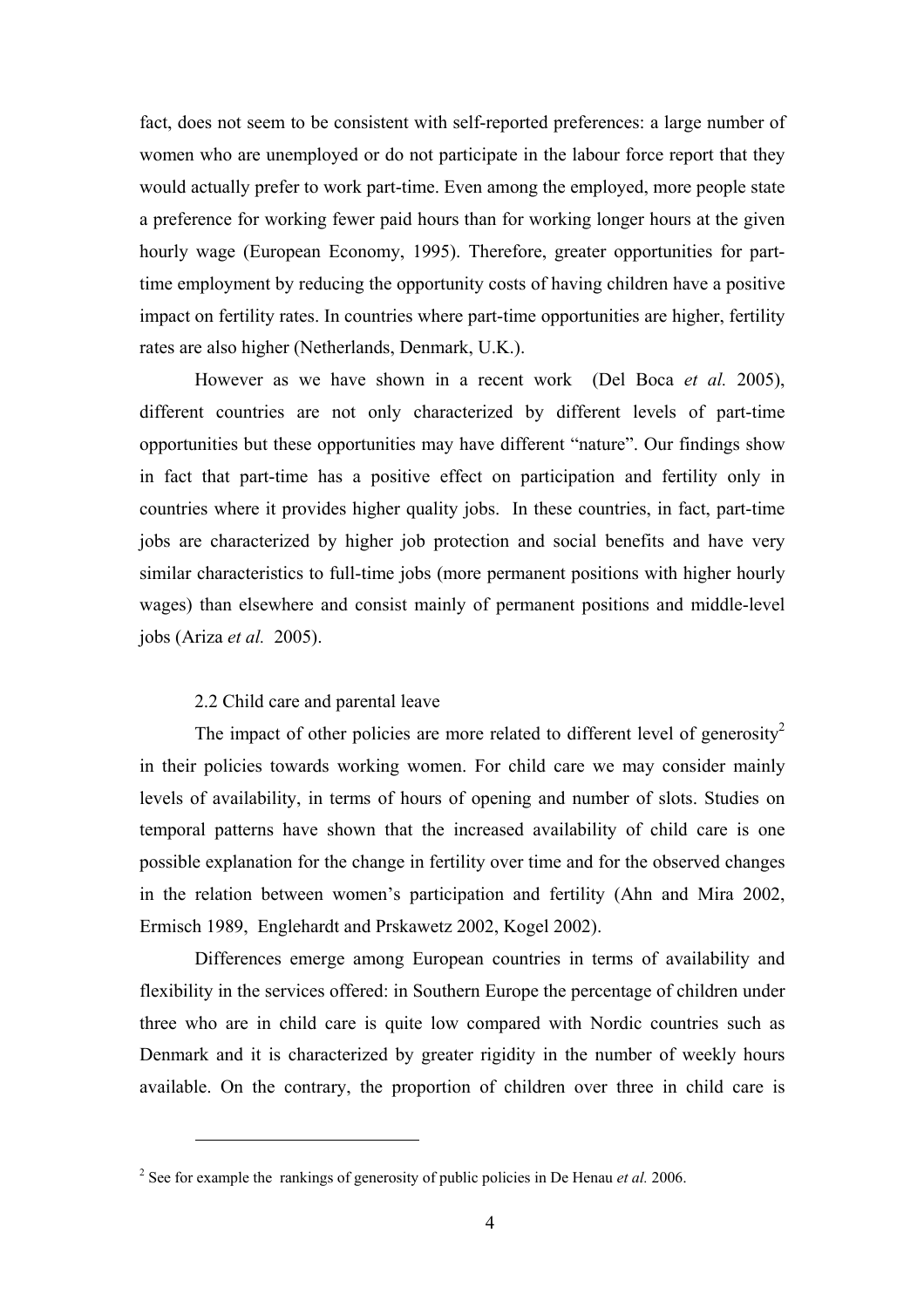relatively high in Southern European countries, even compared to Northern European countries (Table 1).

*Table 1* 

|                    |                      | <i>Infants</i>                      | Pre school aged children |                                     |  |
|--------------------|----------------------|-------------------------------------|--------------------------|-------------------------------------|--|
|                    | $Coverage(*)$<br>(%) | Opening hours<br>$(\text{per day})$ | Coverage<br>(%)          | Opening hours<br>$(\text{per day})$ |  |
| Belgium            | 30                   |                                     | 99                       |                                     |  |
| Denmark            | 55                   | 10.5                                | 90                       | 10.5                                |  |
| France             | 39                   | 10                                  | 87                       | 8                                   |  |
| Italy              | 6                    | 9                                   | 87                       |                                     |  |
| <b>Netherlands</b> |                      | 10                                  | 66                       |                                     |  |
| Spain              |                      |                                     | 77                       |                                     |  |
| UK                 |                      |                                     | 60                       |                                     |  |

### **Child Care in Europe, 1999/2000**

Source: De Henau J. *et al.* (2006)

(\*) Percentage of slots per 100 children

Another important social policy that has an impact on balancing work and child rearing is the parental leave. Parental leave arrangements seem to be important to help women in reconcile motherhood and work: longer maternity leave, in fact, alleviates the tension between the conflicting responsibilities women may face as mothers and as workers. Under EU law, employed women are entitled to a maternity leave of minimum 14 weeks and to a parental leave of minimum 3 months. The member states can choose to extend these minimum requirements (Table 2) and can decide whether to guarantee of pension and seniority rights during the leave, what proportion of leave can be transferred between parents and the part reserved for the father only, on what basis parents can take the leave (full/part) and the child's upper age limit at which the right to parental leave expires.

Maternity leave is likely to have a positive impact on women's employment rate since more women would enter employment if they knew they had access to leave. A relatively strong correspondence between the generosity of child-related policies of maternal employment (including maternity leave) and women's employment profiles emerges from cross-country comparison. In Northern European countries, where policies are more generous, female participation in the labour market is higher (Jaumotte 2004)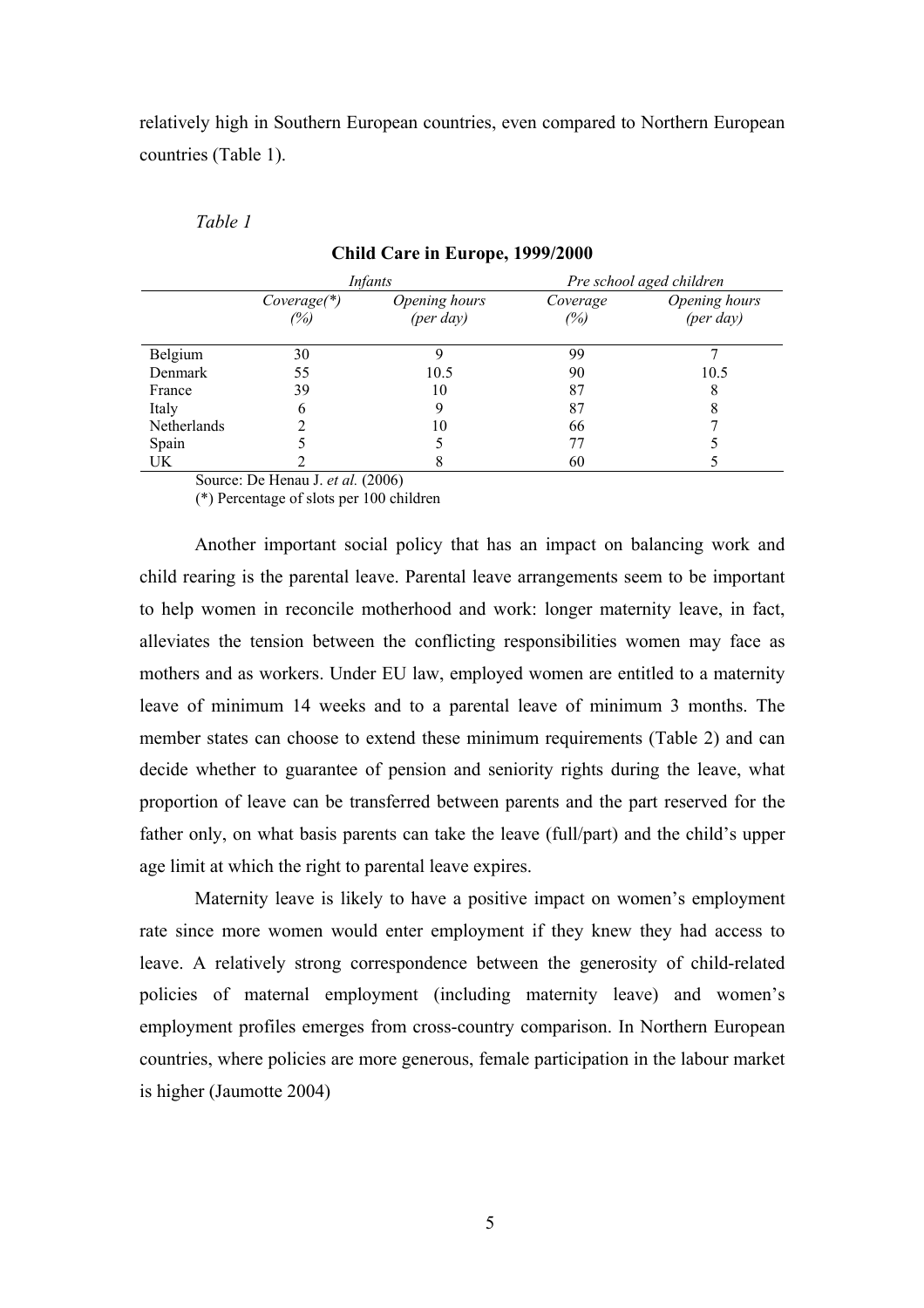|             |         | Maternity leave  | Parental leave |                 |  |
|-------------|---------|------------------|----------------|-----------------|--|
|             | Period  | Average          | Total leave    | Paid period     |  |
|             | (weeks) | replacement rate | duration       | (% of the total |  |
|             |         | (%)              | (months)       | leave)          |  |
| Belgium     | 15      |                  | o              | 100             |  |
| Denmark     | 18      | 62               |                | 70              |  |
| France      | 16      | 100              | 36             | 100             |  |
| Italy       | 22      | 80               | 12             | 55              |  |
| Netherlands | 16      | 100              | h              |                 |  |
| Spain       | 16      | 100              | 36             |                 |  |
| U.K.        | 18      | 43               |                |                 |  |

*Table 2*  **Maternity leave and parental leave in Europe in 1999** 

Source: De Henau J. *et al.* (2006)

Quite different results, however, have been reported for the U.S. During the period 1980-1990 the labour supply of new mothers did not increase more in States where maternity laws were enacted. After 1993, when the FMLA Act was introduced, the effect of maternity leave appears limited probably because a 12-weeks is such a short period, the coverage is not universal and in many cases leave is unpaid (Klerman and Leibowitz 1994, Waldfogel 2002). The expected effect of the duration of leave is in fact ambiguous: in theory, the longer women stay out of the labour force, the greater the loss they incur in terms of skill deterioration and lost opportunities for promotion and training.

Ruhm and Teague (1997) examine the association between leave policies and indicators of macro economic conditions and found that paid leave is associated with increased employment and reduced unemployment

In our analysis of women's decision to both work and have children, we take into account personal characteristics, like age, education and non-labour income, and we analyze their interactions with the institutional environment. Previous empirical findings are quite consistent with the implications of microeconomic analysis and indicate that female education (as a proxy for wages) has a negative effect on fertility and a positive effect on participation while non labour income has a disincentive effect on participation. Bratti (2001) explains women's participation decisions in the period surrounding a birth event, estimating the effect of education and several economic variables on the decisions to give birth and to participate in the labour market. He found that education increases women's commitment to work. In particular, highly educated women continue to work in the period surrounding a birth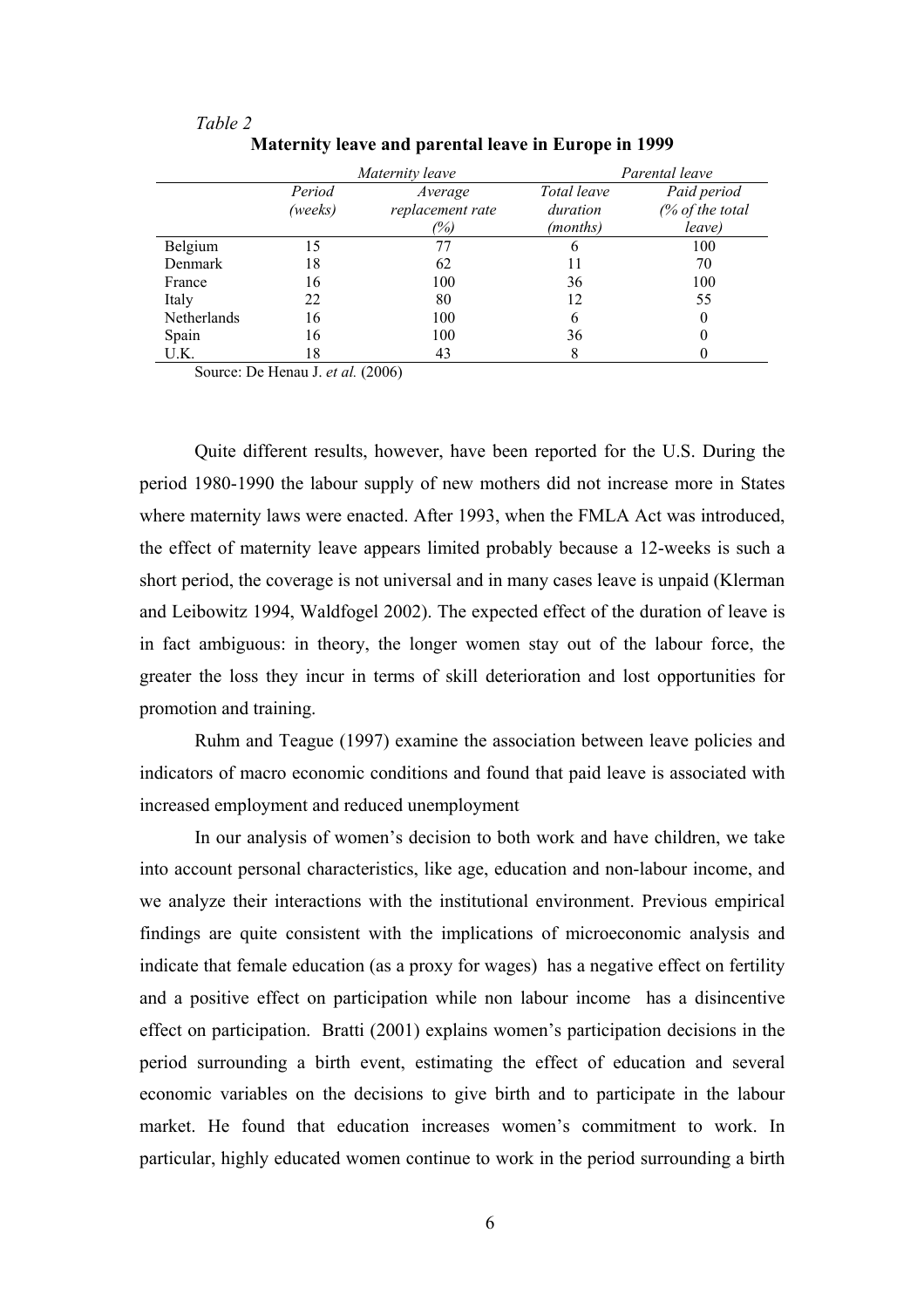event, and therefore education induces fertility postponement. His results imply that policies aiming at increasing women's education would have a positive effect on participation, but an uncertain effect on fertility, given evidence of a U-shaped pattern of fertility with education, interpreted in terms of the prevalence of income over substitution effects due to education and by more access to private child care for highly educated women (Ahn and Mira 2002). Finally the role of the extended family is very important in South Europe where it represents an important substitute for formal child care, affecting positively both participation and fertility (Del Boca, Pasqua and Pronzato, 2005; Pronzato, 2006).

#### *3. The Econometric Specification*

In our model, the relationship between participation and fertility depends not only on household characteristics, but also on variables related to the characteristics of the environment the households face. In this empirical analysis we attempt to determine empirically the extent to which different combinations of currently existing social and labour market policies (e.g., part-time employment opportunities, subsidised child care provision, parental leave) affect the decisions to participate in the labour market and to have children.

In order to estimate the effects of individual's, household's and environmental characteristics on the joint decision to work and to have a child we use a bivariate probit model that allows to estimate the joint probability to work and to have a child in the year considered.

The econometric specification of the fertility and labour supply decision rules are assumed to be quasi-reduced form representations of the demand functions representing the solutions to the optimisation problem. A latent variable structure is assumed for both decisions. To illustrate this, we consider a two equation system. Let the net value of being employed in period *t* be given by:

$$
P_{i,t}^* = H_{i,t} \beta_1 + Y_{i,t} \beta_2 + E_{i,t} \beta_3 + u_{i,t}
$$

The latent variable representing the net returns to an additional child in period *t* is given by:

$$
B_{i,t}^* = H_{i,t} \delta_1 + Y_{i,t} \delta_2 + E_{i,t} \delta_3 + v_{i,t}
$$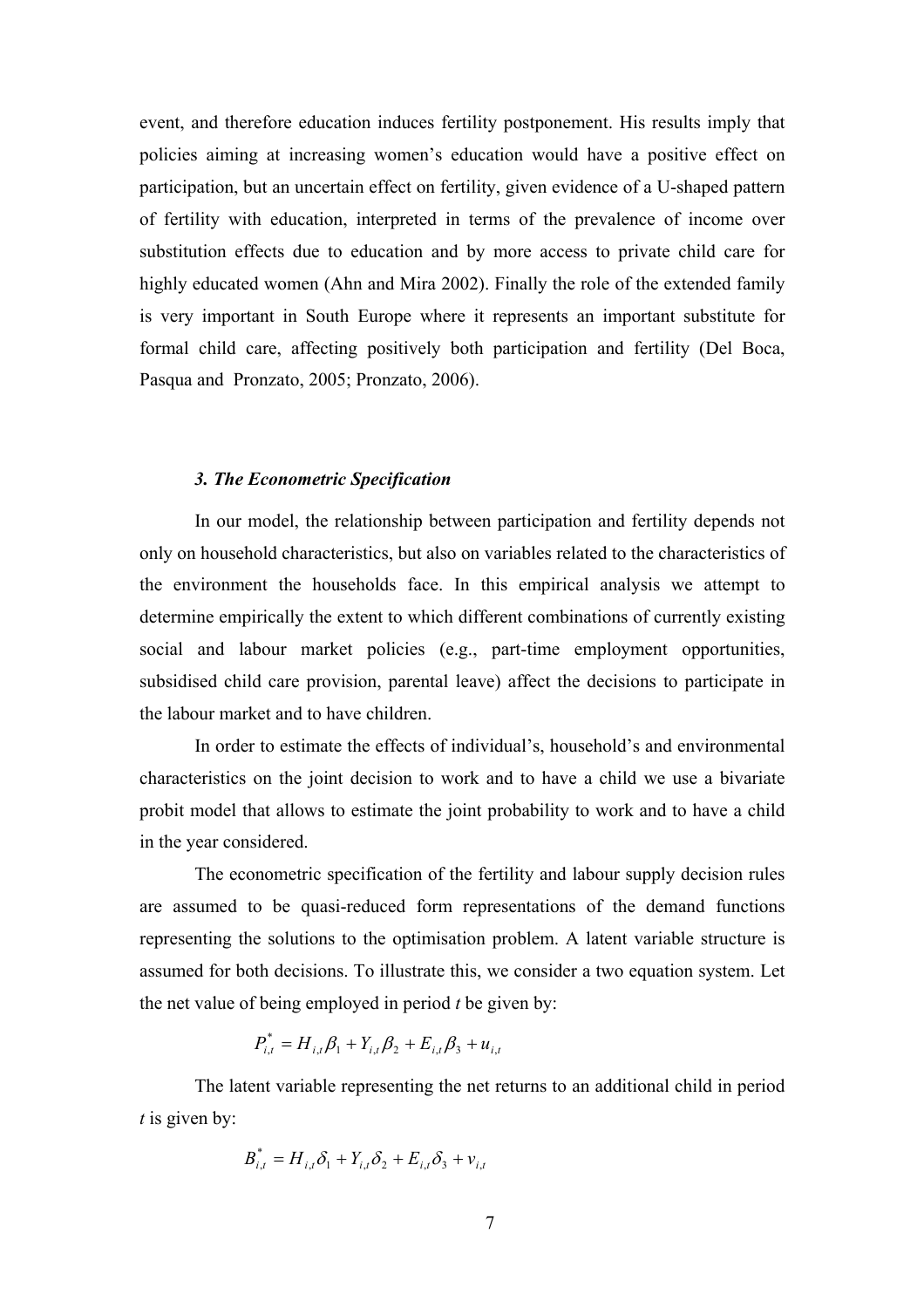where  $H_{i,t}$  is the row vector containing the observed variables measuring the household *i* woman's human capital at time *t*, *Yi,t* is the vector of household's income at time *t* and it includes the husband's earnings and  $E_{i,t}$  is the vector of variables describing the economic environment (labour market characteristics and social policies). The term  $u_{i,t}$  is a disturbance term. And the disturbance term  $v_{i,t}$  is not assumed to be distributed independently of *ui,t*.

Define the variable  $d_{i,t}^p = 1$  if the woman in the household *i* participates to the labour market in period *t*, and set  $d_{i,t}^p = 0$  if not. Define the birth outcome in a similar way, that is, let  $d_{i,t}^f = 1$  if there is a birth in household *i* during period *t* and set it equal to zero if this is not the case. Then we have that

$$
d_{i,t}^p = 1 \Leftrightarrow P_{i,t}^* > 0
$$
 and  $d_{i,t}^f = 1 \Leftrightarrow B_{i,t}^* > 0$ 

Assume that  $d_{i,t}^{p^*}$  $d_{i,t}^{p^*}$  and  $d_{i,t}^{f^*}$  $d_{i,t}^{f^*}$  are normally distributed with unit variance, therefore we have that:

$$
P(d_{i,t}^p = 1) = \Phi(H_{i,t}\beta_1 + Y_{i,t}\beta_2 + E_{i,t}\beta_3)
$$
 and  

$$
P(d_{i,t}^f = 1) = \Phi(H_{i,t}\delta_1 + Y_{i,t}\delta_2 + E_{i,t}\delta_3)
$$

Once specified the marginal probabilities of  $d_{i,t}^p$  and  $d_{i,t}^f$ , the multivariate model is completed when we specify the joint probability  $P(d_{i,t}^p = 1, d_{i,t}^f = 1)$  which is determined if the joint distribution of  $d_{i,t}^{p^*}$  $d_{i,t}^{p^*}$  and  $d_{i,t}^{f^*}$  $d_{i,t}^{f^*}$  is specified. If  $d_{i,t}^{p^*}$  $d_{i,t}^{p^*}$  and  $d_{i,t}^{f^*}$  $d_{i,t}^{f^*}$  are jointly normal with a correlation coefficient  $\rho$ , thus

$$
P(d_{i,t}^p = 1, d_{i,t}^f = 1) = F_p(H_{i,t}\beta_1 + Y_{i,t}\beta_2 + E_{i,t}\beta_3, H_{i,t}\delta_1 + Y_{i,t}\delta_2 + E_{i,t}\delta_3)
$$

where  $F_p$  is the bivariate normal distribution function with zero means, unit variance and correlation  $\rho$ . Therefore in this model the marginal probabilities are first specified and then a joint probability consistent with them is found.

In this model we use both individual data and data at regional and country level to describe the environment women face. If the disturbances are correlated within regions that are used to merge aggregate with micro data, however, then even small levels of correlations can cause the standard errors to be seriously biased downward. The bias of the standard errors can result in spurious finding of statistical significance for the aggregate variable of interest (Moulton, 1990). We correct this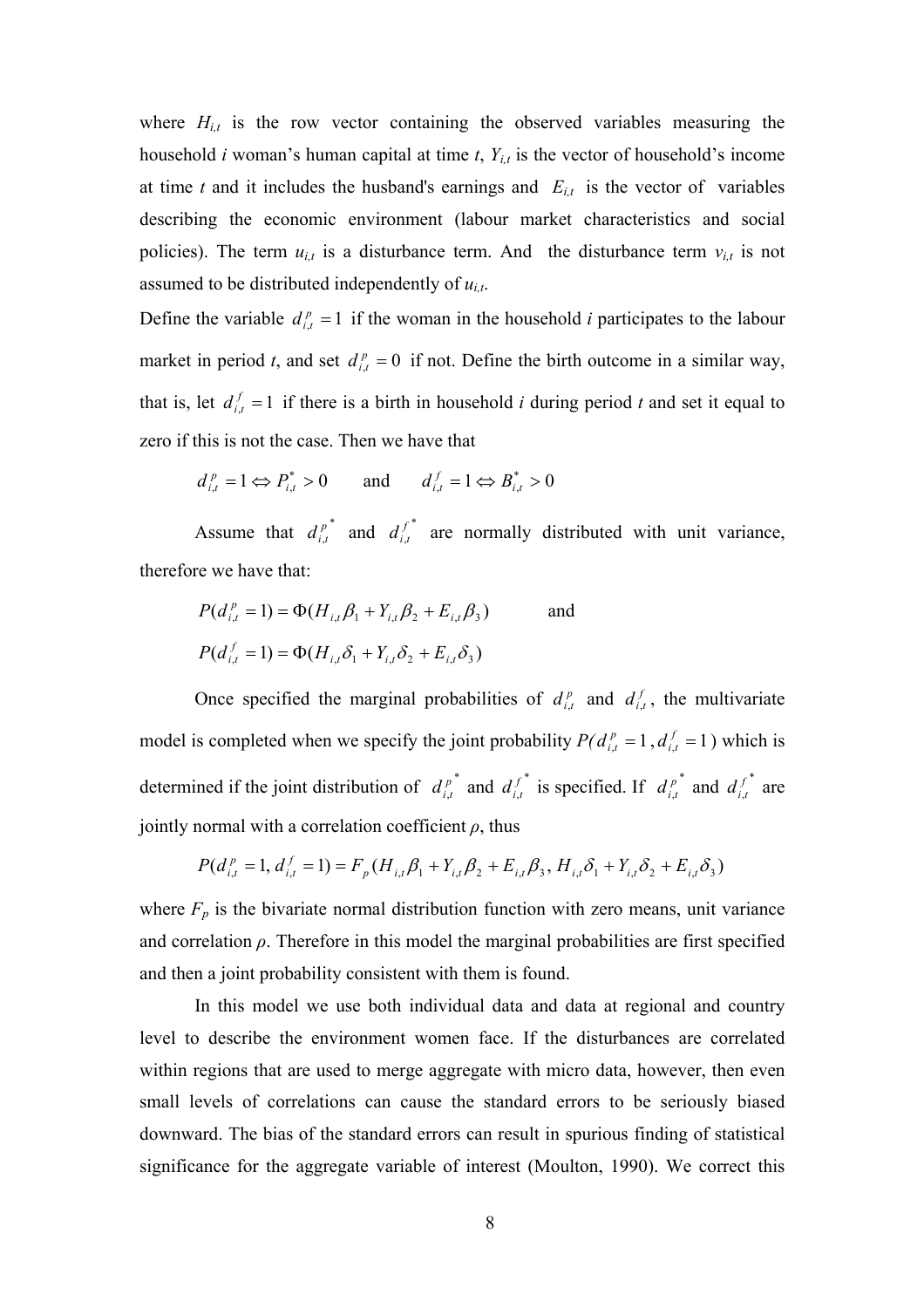bias by "clustering" the observations by region (Primo et al, 2007). Then, we also introduce dummies indicating whether the woman lives in a country in the North, Central-West or South Europe, or in the U.K.

### *4. Data and variables*

 $\overline{a}$ 

For our empirical analysis we use the European Community Household Panel (ECHP), a longitudinal survey co-ordinated and supported by the Eurostat. The survey involves a representative sample of households and individuals interviewed for eight years  $(1994-2001)$  in each of the 15 countries<sup>3</sup>. The standardized methodology and procedure in data collection yield comparable information across countries, making the ECHP a unique source of information for cross-countries analyses at the European level. The aim of the survey, in fact, is to provide a comparable information on EU population, representative both at the longitudinal and the crosswise level. The data collected cover a wide range of topics on living conditions (income, employment, poverty and social exclusion, housing, health, migration, and other social indicators).

Therefore the ECHP survey allows for analyses of how individuals and households experience change in their socio-economic environment and how they respond to such changes, and for analyses of how conditions, life events, behaviour, and values are linked each other dynamically over time.

The unit of analysis of the ECHP are the families and, within the households, all individuals older than 16, even if it is possible to have information (mainly demographic information) also on children under 16. In almost every country the concept of family is based on the two criteria of the condivision of the house and on the common daily matters. A *household* is therefore defined as "one person living alone or a group of persons (not necessarily related) living at the same address with common housekeeping – i.e., sharing a meal on most days or sharing a living or sitting room" (Eurostat, 1999, p. 25).

The ECHP has many advantages: it covers the whole population, including non-working persons; as a household data set, it includes a lot of useful and harmonised information (number and age of children, marital status for example). Moreover, it is possible to link household-level information to individual data so that

<sup>&</sup>lt;sup>3</sup> Austria (from 1995), Belgium, Denmark, Finland (from 1996), France, Germany, Greece, Italy, Ireland, Luxembourg, the Netherlands, Portugal, Spain, Sweden (from 1997) and U.K..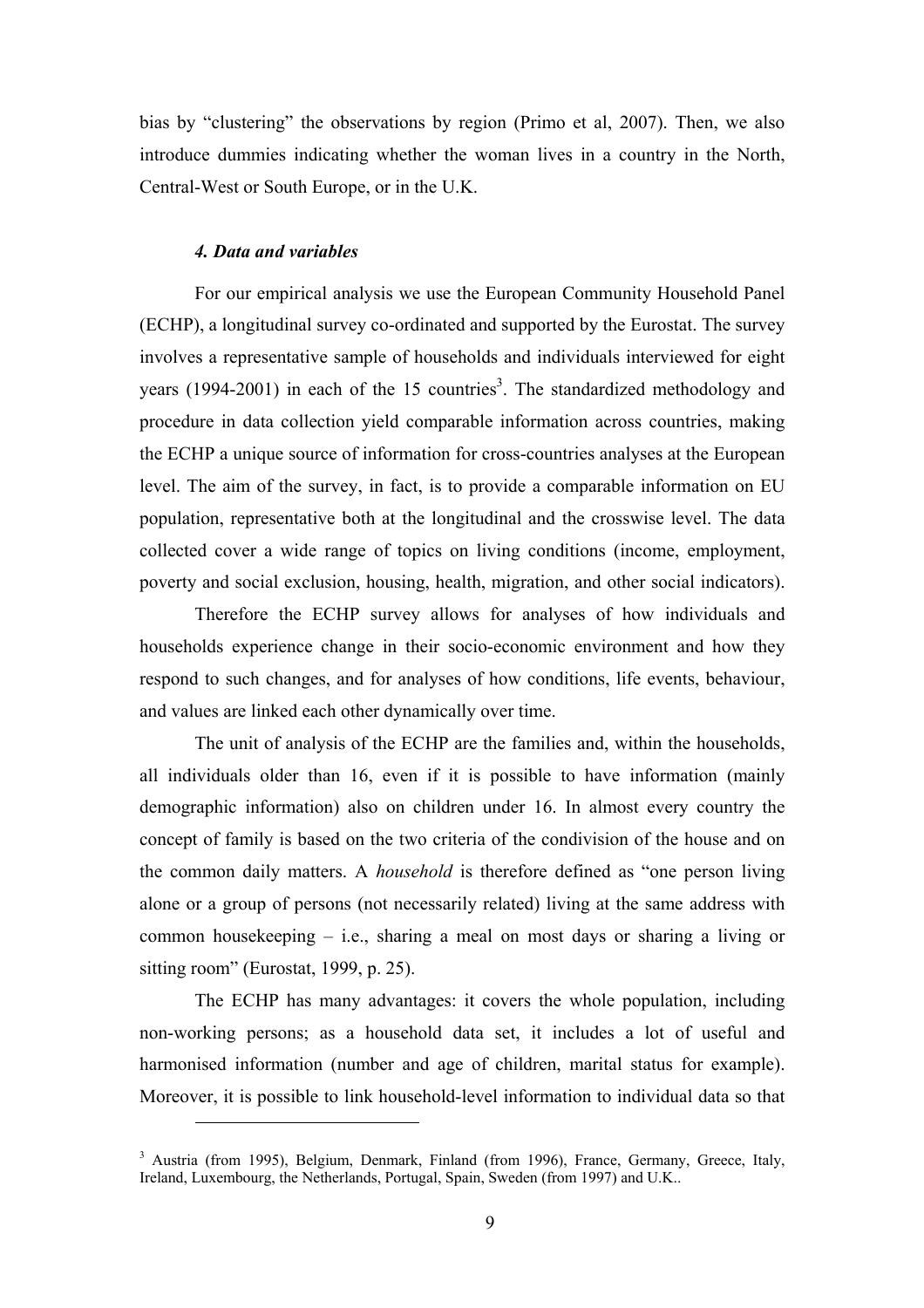it allows to study, for example, the labour supply decisions of the female partner in a couple accounting for her own personal characteristics but also for those of the male partner.

For our empirical analysis we selected seven of the fifteen countries of the dataset, representative of the different geographical areas of Europe: Italy and Spain (Southern European countries), France, Belgium and the Netherlands (Central West-European countries), Denmark (a Northern European country) and the U.K. (a Northern European country, characterised by a more liberal welfare regime). For these countries we consider the data relative to the year 1999. The information given by the ECHP dataset has been integrated with information taken from REGIO (a Eurostat dataset providing regional data) about the characteristics of the "environment" in which the women live. Both the choice of the year and the choice of the countries have been therefore constrained by the availability of regional data on relevant aspects of the labour market (in particular the availability of part-time jobs and relative importance of the services sector) and of the child care services.

We selected all households in which women is in the age range 21-45, married or cohabitant, in order to exclude those women who might be still enrolled in school or may be already retired. For the analysis of fertility the age restriction helps to ensure that women included in the final sample will have a high probability of being fecund.

Our aim is to estimate simultaneously the probability for a woman to work and to have a child. The dependent variables used in our analysis are therefore whether the woman is working at the time of the interview and whether she has had a child in the year of the interview. In the dataset, there is no variable which tells us whether a woman is on maternity/parental leave. Since the question in the interview is about their "normal" activity status, we expect that women who are on leave state that they work.

The independent variables we use to explain women's decisions can be divided in five main groups:

### *Personal characteristics*

• woman's age (and squared age).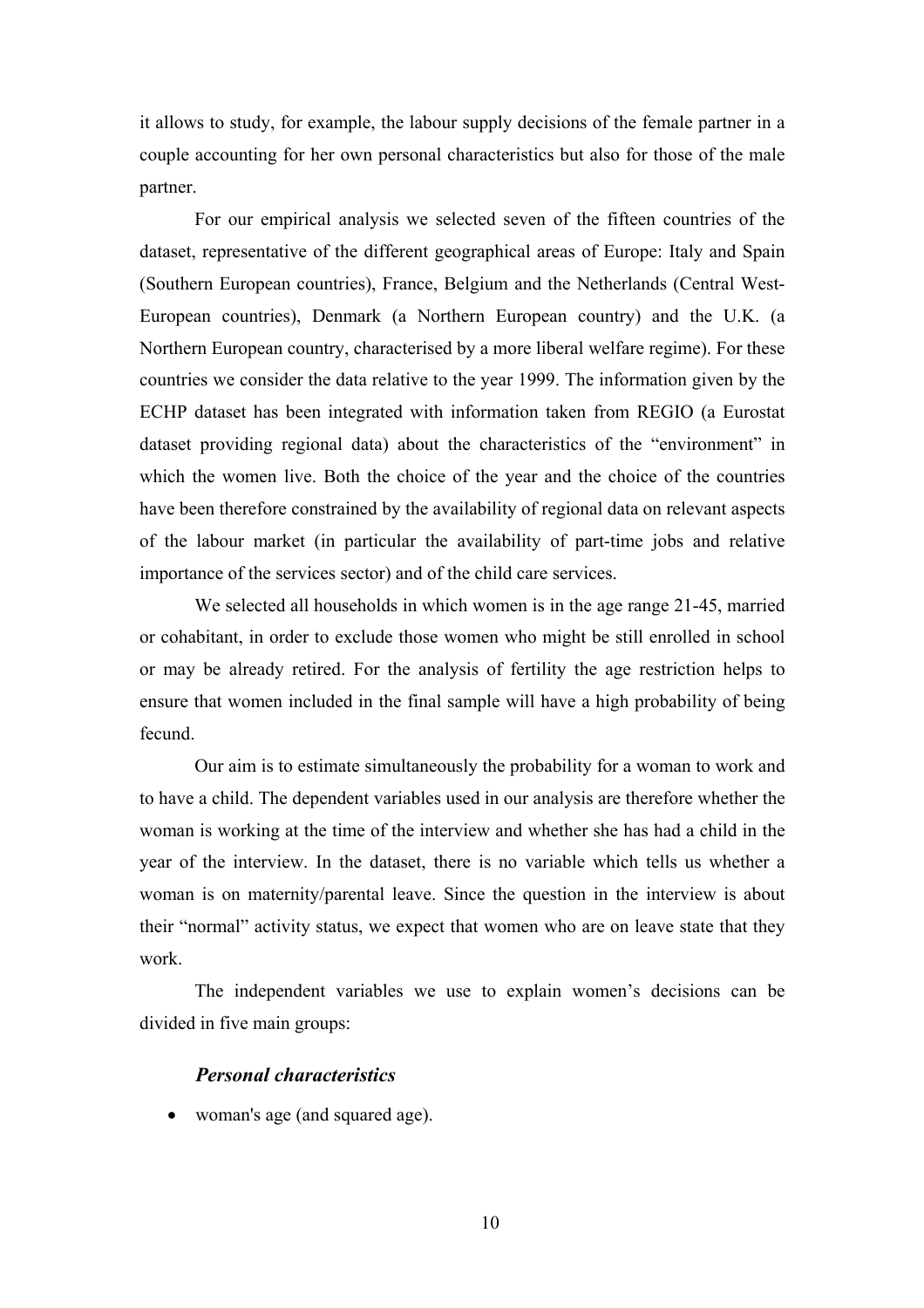• woman's education: we use three dummies variables (third level of education, second level of education and less than second level of education. The last is the excluded one).

## *Household's characteristics*

- presence of other children (different from the childbirth considered in the analysis) in the household<sup>4</sup>: we use four dummies variables indicating no children (the excluded one), children aged 0-3, children aged 4-14 and children older than 14. We differentiate the presence of other children according to their age since we believe that children at different age have different effect on mothers' decision to work and to have an additional child.
- presence of grandparents: presence in the household of either the woman's or of the partner's parents.
- woman's non-labour income, that include all household sources of income but woman's labour income and social transfers (in euros and divided by 1000).

### *Labour market characteristics*

• regional availability of part-time jobs, obtained as the ratio between part-time workers and total employed at regional level (from the dataset REGIO). The distinction between full-time and part-time work is made by Eurostat on the basis of a spontaneous answer given by the respondent<sup>5</sup>. The regional availability of part-time jobs has also been interacted with a dummy variable (High Quality) that take value 1 in those countries in which the hourly wage of part-timers is 10% or more higher than the hourly wage of full-timers (Italy and Belgium according to the estimates in Ariza *et al.*, 2005, that use ECHP

 $\overline{a}$ 

<sup>&</sup>lt;sup>4</sup> We do not differentiate between own children and stepchildren.

 $5$  According to Eurostat, in fact, it is impossible to establish a more exact distinction between part-time and full-time work, due to variations in working hours between Member States and also between branches of industry. To correct implausible answers the answer to the question cross-checks have been done with the answer to the question on hours worked per week. The Eurostat website report that the average hours worked by part-timers in 1999 in the European countries considered in the present study are respectively 21.7 in Belgium, 19.6 in Denmark, 22.9 in France, 23.4 in Italy, 18.7 in the Netherlands, 18.2 in Spain and 18.0 in the U.K.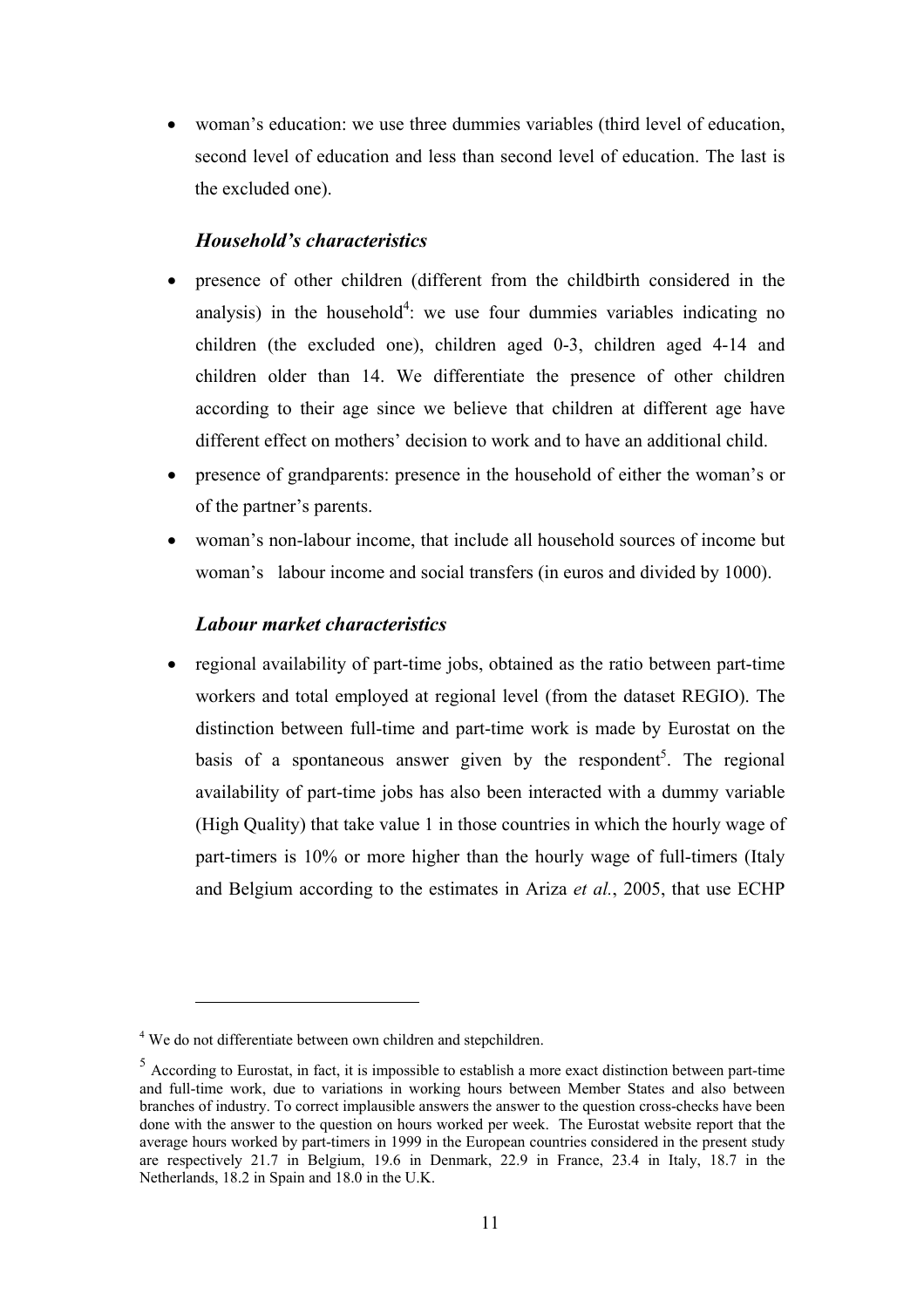$data<sup>6</sup>$ ), zero otherwise. This interaction may help to differentiate the effect of part-time when it represent a 'good' job and when it represent a 'bad' job (see also Del Boca *et al.*, 2005).

### *Social policies*

- social transfers to the household, that represent income from public transfers (in euros and divided by 1000).
- availability of child care, obtained as the percentage of children 0-3 using child care facilities (from the dataset  $REGIO$ <sup>7</sup>.
- generosity of the parental leave arrangement: we use the values of the index provided by De Henau *et al.* (2007), computed after comparing different regulatory settings for maternity leave in the private sector according to four basic criteria: the level of protection with respect to work resumption, flexibility in the timing of the leave, the level of replacement income, and the incentives for the father's take-up. The index takes value 100 when the parental leave rules are is the most generous in all aspect among all European countries and value zero when the country is the least generous in all aspects considered of the parental leave policy.

### *Dummies variables for the geographical area of residence*

• North if the household lives in Denmark.

 $\overline{a}$ 

- Central-West if the household live in France, in Belgium or in the Netherlands
- South if the household lives in Italy or in Spain.
- U.K if the household live in the U.K (dummy excluded).

The information concerning income has been made comparable using PPP (Purchasing Parity Power) specific coefficients provided by Eurostat in the ECHP

<sup>&</sup>lt;sup>6</sup> Ariza *et al.* (2005) report that the ratio between the hourly wage of part-timers and the hourly wage of full-timers is 1.11 in Belgium, 1.06 in Denmark, 0.95 in France, 1.25 in Italy, 1.04 in the Netherlands, 0.92 in Spain and 0.91 in the U.K.

 $<sup>7</sup>$  From previous results and from Table 1 we know in fact that child care facilities for children between</sup> 3 and school age is higher and more similar across the different European countries.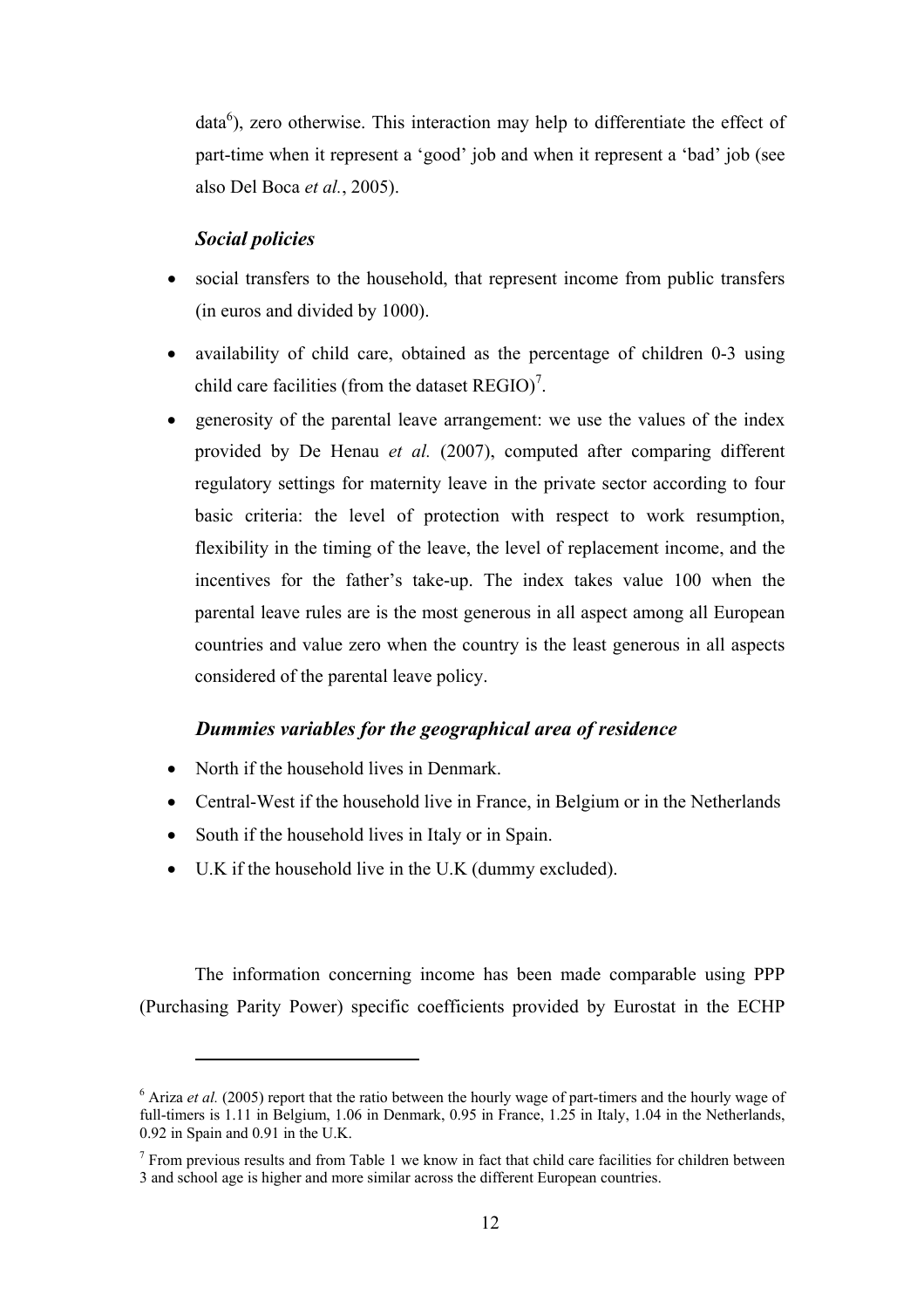dataset. In our empirical analysis we consider the effect of all variables above mentioned on the probability for a woman to work and to have a child.

Table 3 reports the descriptive statistics for the sample for the countries considered.

| apie |
|------|
|      |

|                                                                 |        |        |        | Denmark France Belgium Netherlands Italy |       | <b>Spain</b> | U.K.                 |
|-----------------------------------------------------------------|--------|--------|--------|------------------------------------------|-------|--------------|----------------------|
| % of working women                                              | 81.3   | 62.0   | 74.3   | 61.2                                     | 49.9  | 45.0         | 69.8                 |
| % of women that had a<br>child in the year                      | 8.9    | 9.6    | $7.5$  | 6.1                                      | 8.2   | 8.1          | 7.1                  |
| Women's age                                                     | 33.9   | 34.2   | 35.0   | 32.3                                     | 35.4  | 34.8         | 34.0                 |
| % of women with tertiary<br>education                           | 33.4   | 34.0   | 47.7   | 17.7                                     | 8.5   | 23.8         | 40.0                 |
| % of women with<br>secondary education                          | 47.0   | 39.9   | 33.4   | 49.5                                     | 44.7  | 21.7         | 14.8                 |
| % of women with<br>primary education                            | 19.6   | 26.1   | 18.9   | 32.8                                     | 46.8  | 54.5         | 45.2                 |
| Woman's non-labour<br>income (euro, PPP)                        | 17,960 | 18,394 | 20,524 | 21,148                                   |       |              | 15,900 14,697 19,540 |
| Presence of grandparents<br>in the HH $(\%)$                    | 0.9    | 1.0    | 1.6    | 0.3                                      | 6.2   | 8.8          | 2.8                  |
| Social transfers to the HH<br>(euro, PPP)                       | 4,888  | 3,450  | 4,478  | 2,233                                    | 1,245 | 1,542        | 2,260                |
| % employed part-time (in<br>the region of residence)            | 20.8   | 17.6   | 16.2   | 37.3                                     | 7.7   | 8.3          | 25.3                 |
| Child care availability (in<br>the region of residence)<br>(% ) | 64.0   | 12.1   | 12.1   | 18.0                                     | 7.3   | 5.7          | 2.8                  |
| Index of generosity of<br>parental leave policy                 | 61.5   | 40.9   | 71.5   | 40.1                                     | 77.3  | 17.6         | 47.8                 |
| N. obs.                                                         | 787    | 1,834  | 964    | 1,830                                    | 2,295 | 1,909        | 1,668                |

# **Descriptive statistics**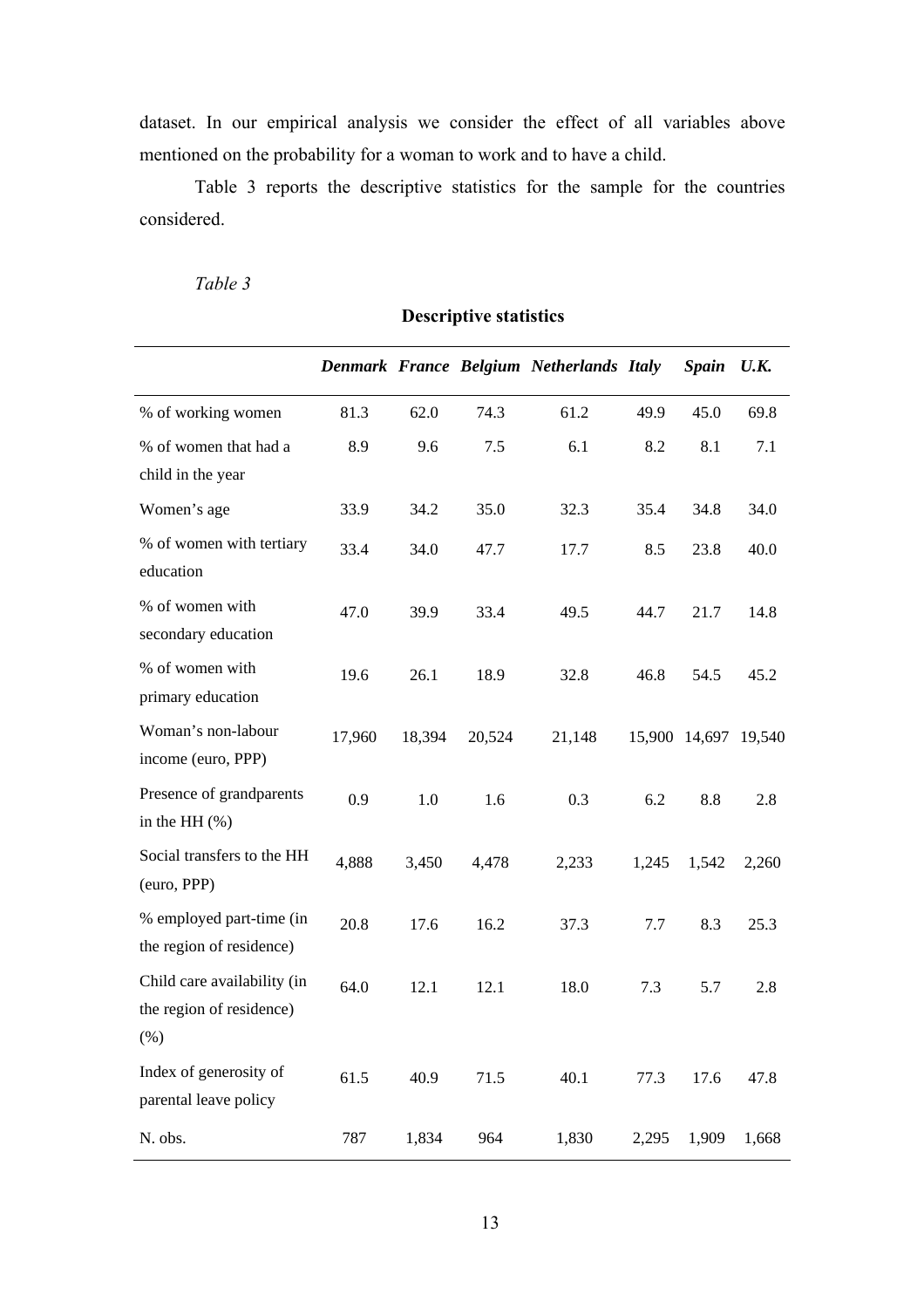The descriptive statistics show a picture quite coherent with the empirical evidence discussed in the previous sections. The percentage of women working is higher in Denmark, in Belgium and in the U.K., while it is much lower in Italy and Spain.

Women are more educated in North and Central-West European countries, especially in the U.K. and in Belgium, than in Southern countries. In particular in Italy only 8.5% of women has tertiary education, while in Spain more than a half of women have only primary education.

Women's non-labour income, even if corrected for parity purchasing power, is lower in Spain and Italy than in the other countries, showing the lack of policies for economic household support in Southern European countries (Pronzato, 2006). In fact, the percentage of households who receive family allowances in Denmark and Belgium is above 90% while in Italy and Spain is below 20%.

The comparison of the labour market characteristics and social policies indicates that the percentage of part-time workers is particularly low in the Southern European countries, while part-time is widespread in the Netherlands and in the U.K. However, part-time work differs in the different European countries in terms of legislation, social benefits and job protection. The ECHP data show that in Denmark and France, part-time work is higher among young women, while in the Netherlands, Belgium, the U.K. it is widespread mainly among women older that 30.

Moreover, while in most countries part-time work is used more among lower educated women, in Italy highly educated women use part-time more than lower educated ones. In France, Spain and the U.K. temporary part-time contracts prevail over permanent part-time contracts. Finally, they find that while in France and Spain part-time is mainly involuntary, while in Denmark, the Netherlands and the U.K. it is mainly women's choice.

Other differences concern the child care availability for children between 0 and 3 years which is extremely low in the Southern European countries (and in the U.K.), and very high in Denmark.

The index of the generosity of the parental leave policy shows that working mothers' are particularly protected in Italy, Belgium and Denmark, while Spain seems to have a less generous parental leave policy.

The family structure shows different features across countries: the percentage of households where we observe a co-residence between married children and their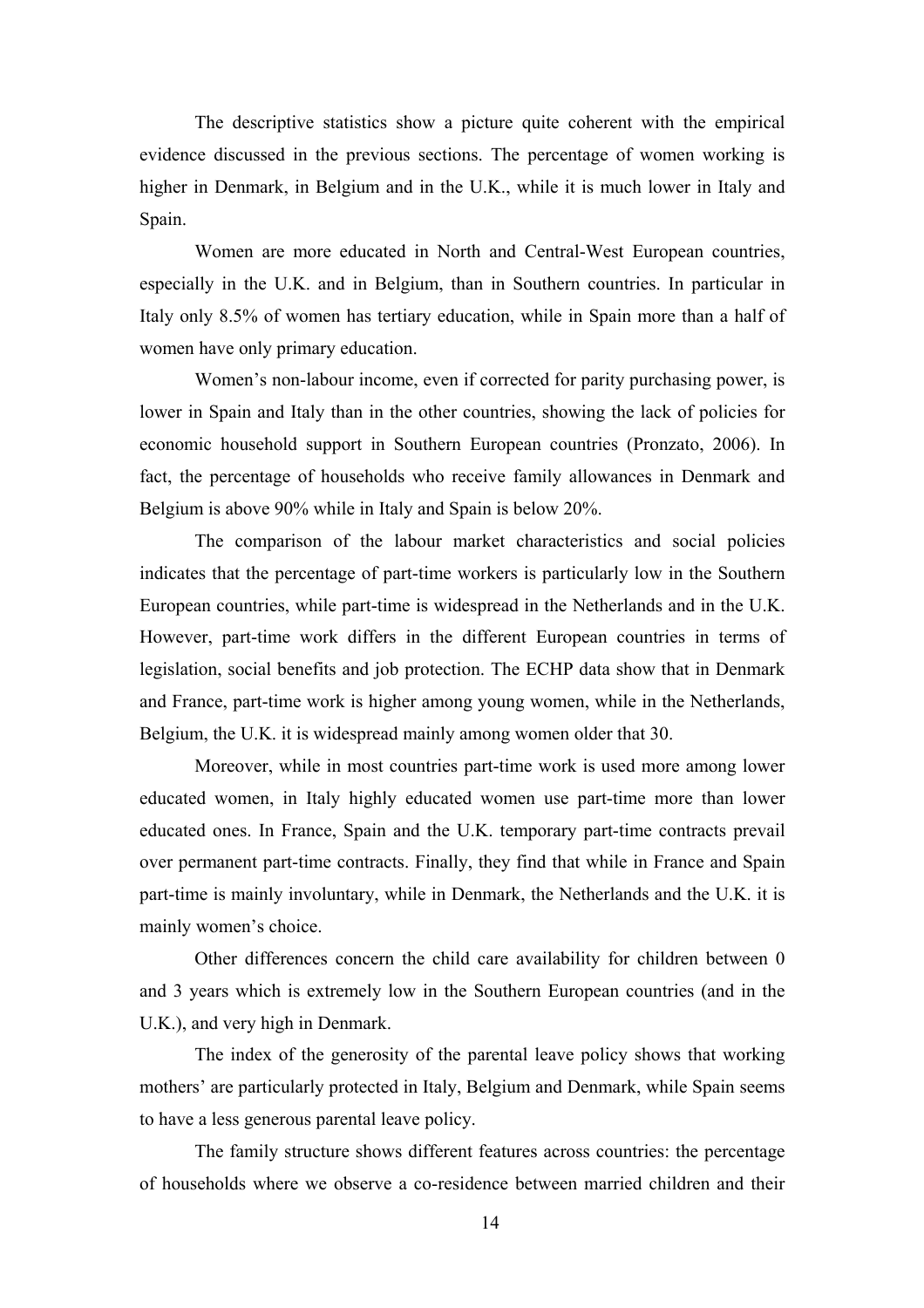parents is relevant only in Southern European countries where the lack of public services makes the role of the extended family important (here considered with the variable 'presence of grandparents in the household').

#### *5. The Empirical Results*

We estimate the probability of working and having a child with a bivariate probit model. We first estimate the effect of personal and household's characteristics on for the whole sample (Table 4) and then we consider also the environmental variables (labour market characteristics and social policies) separately for women with tertiary education and for women with less then tertiary education, since, as our results show, these variables have quite different effects on the two groups of women (Table 6 and 7).

|                           |                  | Bivariate probit estimates (std. error in brackets) |  |  |
|---------------------------|------------------|-----------------------------------------------------|--|--|
|                           | Prob. of working | Prob. of having                                     |  |  |
|                           |                  | a child                                             |  |  |
| Women's age               | $.156**$         | .368**                                              |  |  |
|                           | (.025)           | (.047)                                              |  |  |
| Squared women's age       | $-.002**$        | $-.006**$                                           |  |  |
|                           | (.000)           | (.001)                                              |  |  |
| Tertiary education        | .859**           | $.167**$                                            |  |  |
|                           | (.080)           | (.048)                                              |  |  |
| Secondary education       | $.414**$         | .031                                                |  |  |
|                           | (.081)           | (.037)                                              |  |  |
| Woman's non-labour income | $-.001$          | .000                                                |  |  |
|                           | (.001)           | (.002)                                              |  |  |
| Children 0-3              | $-.672**$        | $-.2647*$                                           |  |  |
|                           | (.092)           | (.090)                                              |  |  |
| Children 4-14             | $-.577**$        | $-.212**$                                           |  |  |
|                           | (.123)           | (.077)                                              |  |  |
| Children $>14$            | $-.336**$        | $-.722**$                                           |  |  |
|                           | (.110)           | (.189)                                              |  |  |
| North                     | $.360**$         | $.155***$                                           |  |  |
|                           | (.045)           | (.061)                                              |  |  |
| Center-West               | $-174**$         | .112                                                |  |  |
|                           | (.059)           | (.078)                                              |  |  |
| South                     | $-468**$         | $.181**$                                            |  |  |
|                           | (.093)           | (.073)                                              |  |  |
| Constant                  | $-2.246**$       | $-6.269**$                                          |  |  |
|                           | (.531)           | (.735)                                              |  |  |
| N. obs.                   | 10,460           |                                                     |  |  |
| Log likelihood            | $-8851.838$      |                                                     |  |  |
| Rho                       | $.009$ $(.032)$  |                                                     |  |  |

*Table 4* 

\*\* = significant at  $95\%$ , \* = significant at  $90\%$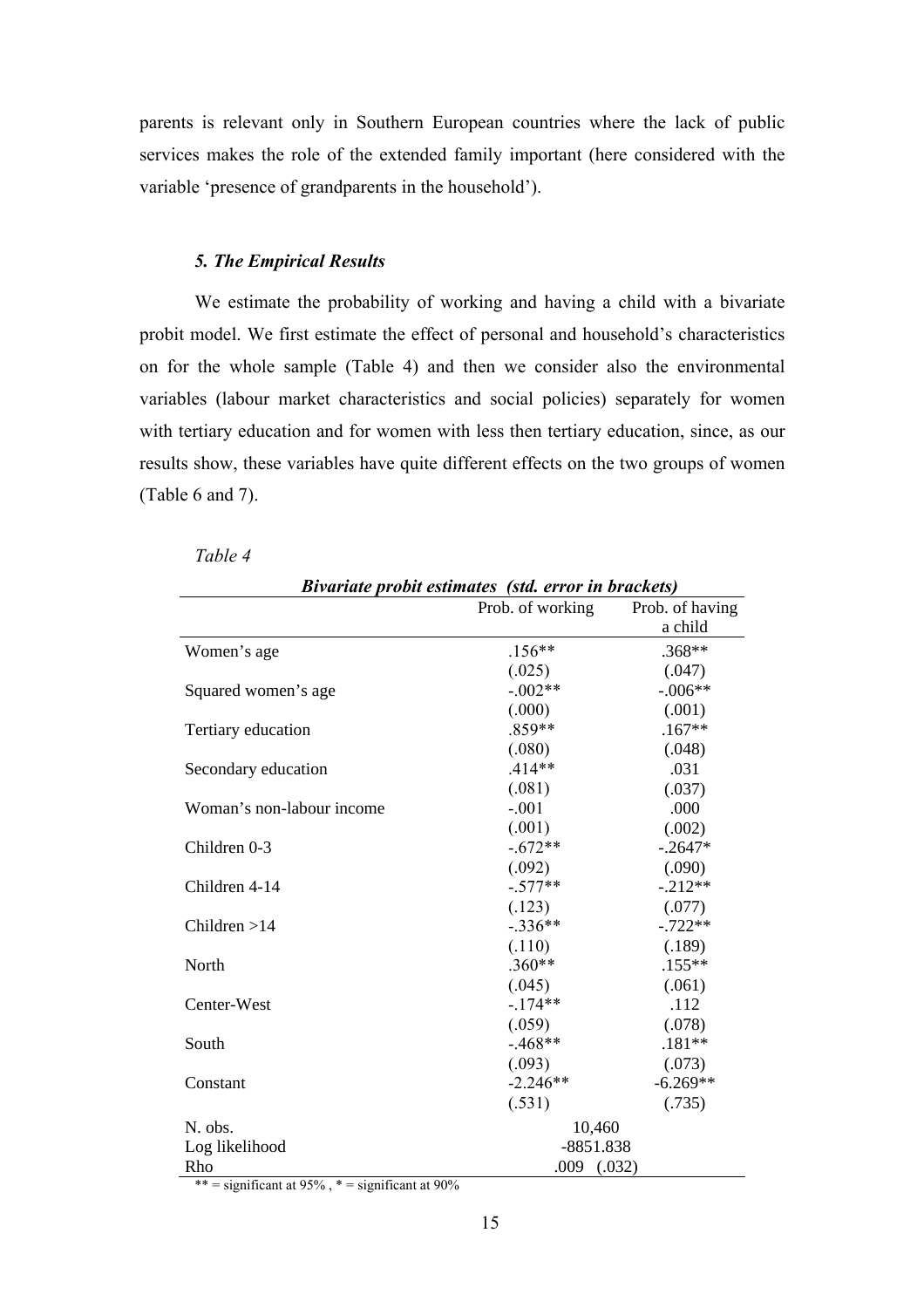The likelihood of both participation and fertility increases with age at the decreasing rate. Women with secondary and tertiary education are more likely to work with respect to women with primary education (excluded category), while only tertiary education increases the probability of having an additional child.

The presence of children in the household decreases the probability of working and having another child, but the effect is different according with the age of the children. In fact, younger children have a stronger negative impact on the probability of being employed, while are the older children who most negatively affect the probability of having an additional child.

The variable related to non-labour income is not significant, while we could not include the variable "presence of grandparents in the household" in these estimates since it is highly correlated with education: parents or parents-in-law of the woman are present in the household mainly where women are less educated<sup>8</sup>.

We now turn to the analysis of social policies and labour market characteristics on women employment and fertility. We estimate our model separately for women with tertiary education and for women with less than tertiary education.

As shown in Table 5, employment rates of women with tertiary education are high and similar in all countries, while more differences emerge when we look at women with a lower level of education. At the same time the percentage of women that had a child in the year considered is lower for less educated women in all countries, but Denmark. It is therefore important to asses the effects of environmental variables on the two different groups since these descriptive statistics seem to suggest the need for more policies to reconcile work and family mainly targeted to less educated women.

 $\overline{a}$ 

<sup>&</sup>lt;sup>8</sup> And in fact also in the estimates for women with tertiary education presented in Table 6 we excluded this variable due to the lack of variability.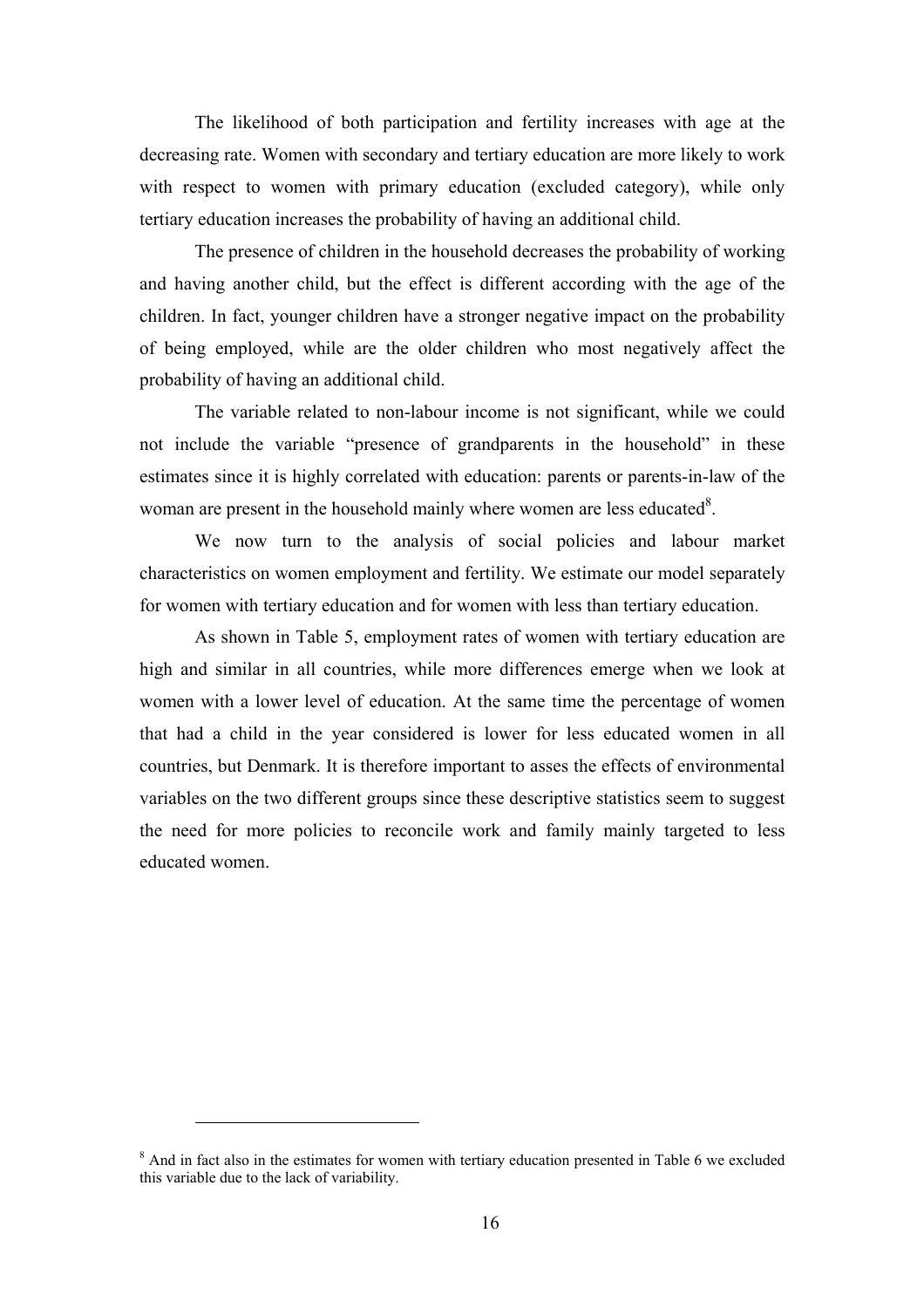#### *Table 5*

|                                            |                                         |      |                               | Denmark France Belgium Netherlands Italy Spain U.K. |      |      |      |
|--------------------------------------------|-----------------------------------------|------|-------------------------------|-----------------------------------------------------|------|------|------|
|                                            |                                         |      | Women with tertiary education |                                                     |      |      |      |
| % of working women                         | 91.4                                    | 71.7 | 89.8                          | 75.7                                                | 80.7 | 72.8 | 79.8 |
| % of women that had a child<br>in the year | 8.5                                     | 12.3 | 9.0                           | 8.2                                                 | 9.7  | 10.8 | 8.3  |
|                                            | Women with less than tertiary education |      |                               |                                                     |      |      |      |
| % of working women                         | 76.3                                    | 57.7 | 60.1                          | 58.2                                                | 47.1 | 36.4 | 63.6 |
| % of women that had a child<br>in the year | 8.8                                     | 8.4  | 6.2                           | 5.5                                                 | 8.0  | 7.2  | 6.5  |

#### **Employment and fertility for different educational levels**

Tables 6 and 7 report the results of our estimates. Age has the same positive but decreasing effect on both the probability of working and having children for the two groups.

While having the same negative effect on women's employment probability for the two groups, children affect negatively the probability of having an additional child only when they are very young, while when they grow the effect on fertility is negative only for less educated women. This can be explained as an income effect: due to the high cost of children especially for women with a lower earning potential, less educated women are less likely to have an additional child if they have already one or more.No-labour income has a negative effect on both employment and fertility for both groups $9$ .

The effect of the presence of grandparents in the household has been estimated only for the group of less educated since very few households where the women with tertiary education had grandparent co-residents. For lower educated women the presence of grandparents in the household has a large and positive coefficient in the working equation: the probability of working goes from 54% to 73% with the presence of grandparents in the household. This can be interpreted in two ways. On one hand parents when co-residing may be able to facilitate women to work, helping

 $\overline{a}$ 

 $9$  Even if it not significant on the probability of having a child for less educated women.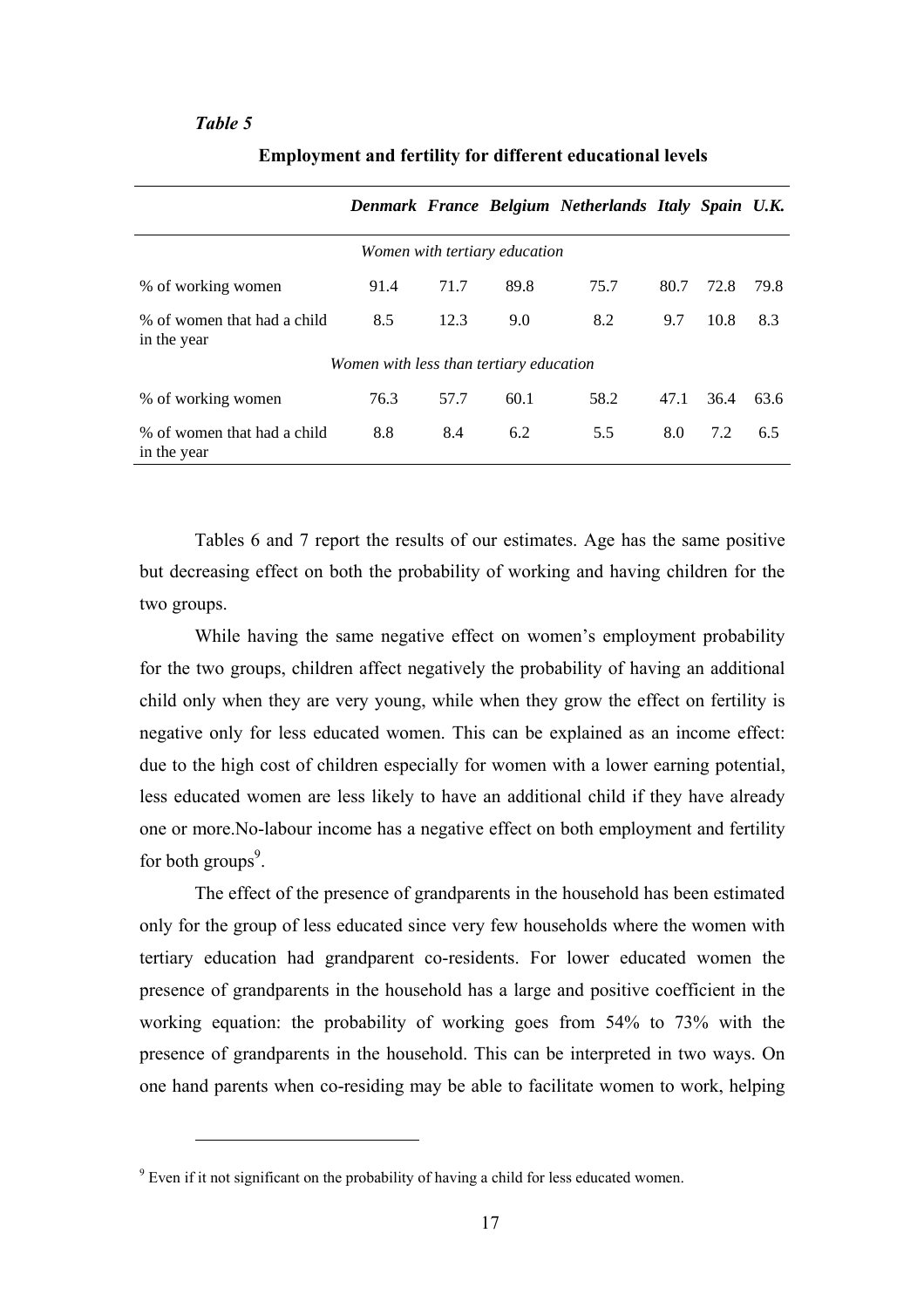in the household in various chores and compensating for the rigidities of child care schedules. On the other hand it could be an additional economic burden that requires women to provide additional income, by working in the labour market.

We now turn to the discussion of working time arrangements. In contrast with results of previous literature, the availability of part-time jobs here has a negative effect on the probability of working. Given the differences in "quality" of part-time (reported in Del Boca Pasqua Pronzato*.* 2005), we add an additional term (Parttime\*High Quality) which is an interaction between part-time and living in countries where part-time arrangements characterize better paid jobs and more permanent contracts (Italy and Belgium). The effect becomes positive and significant for highly educated women, implying that an increase of 10 percentage points in high quality part time opportunities would raise the probability of working from 78 to 85%. This seems to confirm the important differences between the characteristics of part-time across countries: part-time opportunities increase female participation only for highly educated when they provide high quality jobs in terms of payments and permanent contracts.

When we look at the effect of part-time job availability on fertility, this is not significant for highly educated women, with higher income that, even when working full-time can pay for private child care (typically baby sitters), while it is negative for less educated women since part-time jobs for lower educated are often less paid and protected. Once again we observe a negative income effect on fertility for less educated women.

Social transfers as they are designed in most of the countries (see Pronzato, 2006), do not seem to help reducing the negative income effects on fertility. They represent, in fact, mainly transfers to workers that already have children and in Sothern European countries they look more as measures to reduce poverty rather than instruments to support larger households. On the contrary, the impact of social transfers has an expected negative effect on participation, confirming most earlier studies.

Child care availability has a positive effect on the probability of working for women with all level of education, but the effect seems to be stronger for less educated women: increasing childcare availability by 10%, the probability of working would go from 55% to 70% for low educated women, while from 75% to 83% for highly educated women.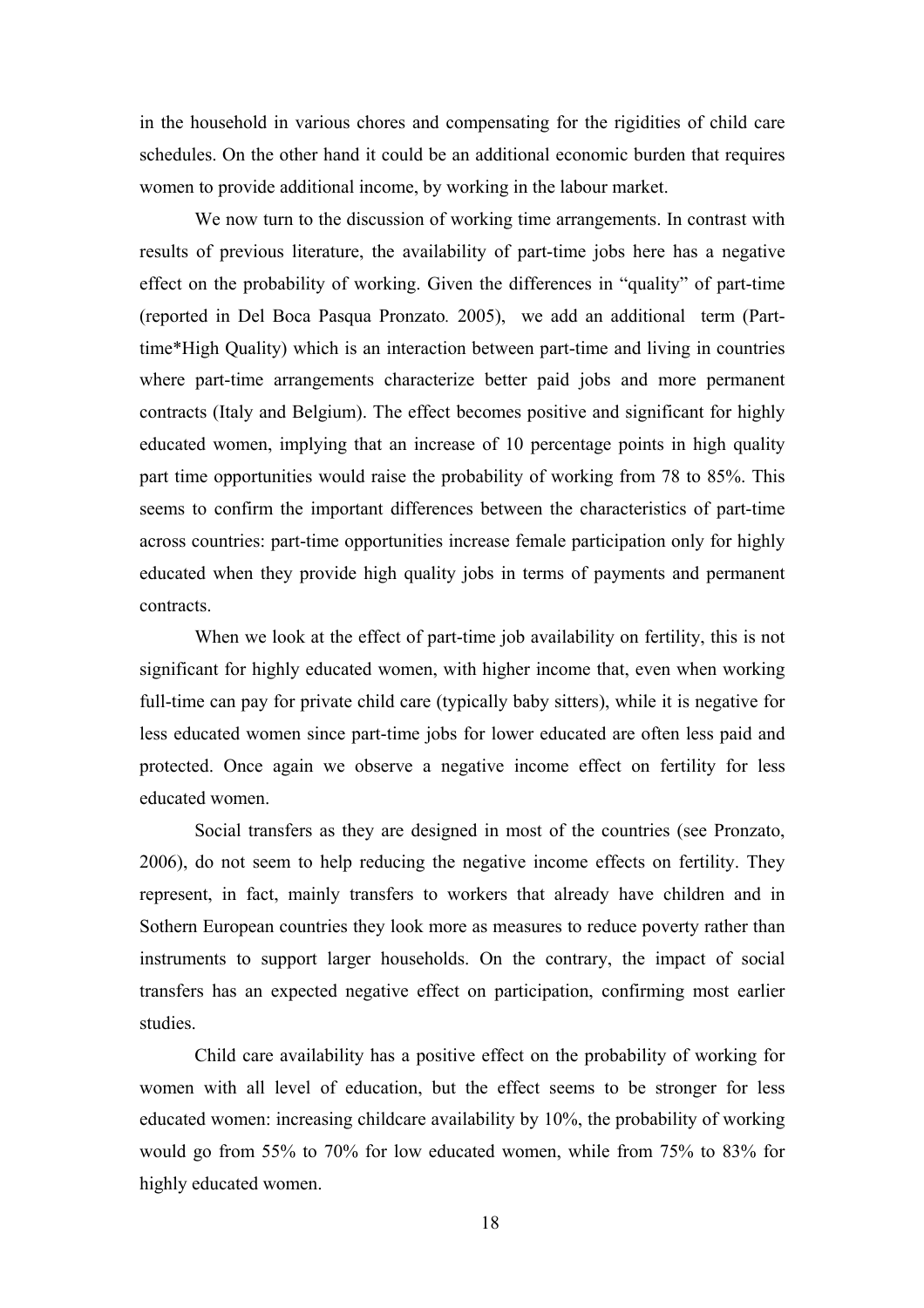It is interesting to indirectly observe that the cost of childcare seems to influence the participation behaviour: less educated women are more affected by public childcare provisions and presence of grandparents (both cost less than private crèches and baby-sitting), while for highly educated women the influence of public childcare is smaller and the co-residence with grandparents very rare.

Parental leave has instead no effect on participation. This result can be interpreted in light of the results from other studies (Jaumotte 2004, Ruhm 1998) where a positive effect of leave was found at until a certain length (estimated of an equivalent of 20 weeks). Beyond this length a further increase appear to have a negative effect. This reversal suggests that while a short parental leave strengthen women labour market attachment through a job guarantee, extended parental leave may weaken labour market skills and damage future career paths and earnings making it difficult for mother to return to the labour market. Therefore analyzing several countries the negative effect can offset the initial positive one. The generosity the optional parental leave has instead a positive effect on the probability of having a child for lower educated women, while it is not significant when we look at highly educated women. This seems to confirm that the generosity of parental leave is less relevant in the decision of having a child for more educated women that are more attached to the labour market and have more possibilities to pay for baby-sitters.

On the contrary more generous parental leave arrangements may help women with lower education to have children. For women with less educated, however, the coefficient is not simple to interpret since it takes into account the job protection, the flexibility in the timing, the income replacement, and the gender-equality dimension. Let's consider two extremes: Spain (score: 17.6) with only one third of the leave with protected job, where the parental leave can be taken only immediately following childbirth, without any transfers and any incentives for the father's take-up; Belgium (score: 71.5) where during the whole leave the job is protected, the leave can be taken until age 8 of the child, the transfers are one third of the average female wage, and half of the leave has to be taken by the father, otherwise it is lost for the family. Because of this, the probability to have a child for a woman with similar characteristics is 6% in the first case, while 9% in the second.

Our results seems to indicate that social policies like parental leave arrangements and child care availability (and the presence of grandparents, whose importance reveals the lack of child care) affect women with less human capital,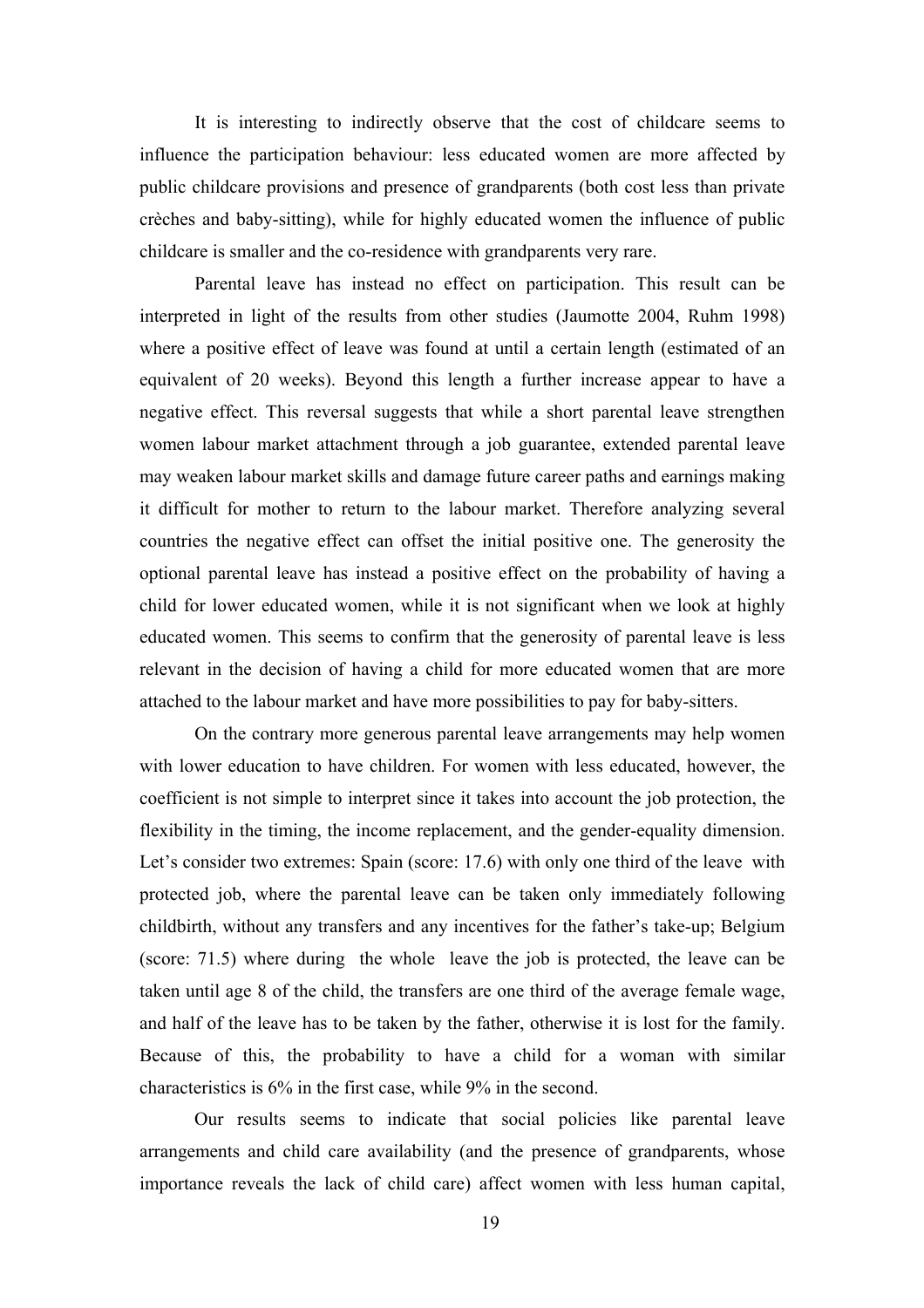while highly educated women are mostly affected by labour market opportunities which allow them not to interrupt their career. In fact, Aaberge *et al.* (2005) show that women with lower education are more responsive to economic incentives than women in other income groups.

Finally the correlation coefficient  $(\rho)$  is negative, but not significant. The correlation between these two decisions, however, can have different signs among the analysed countries.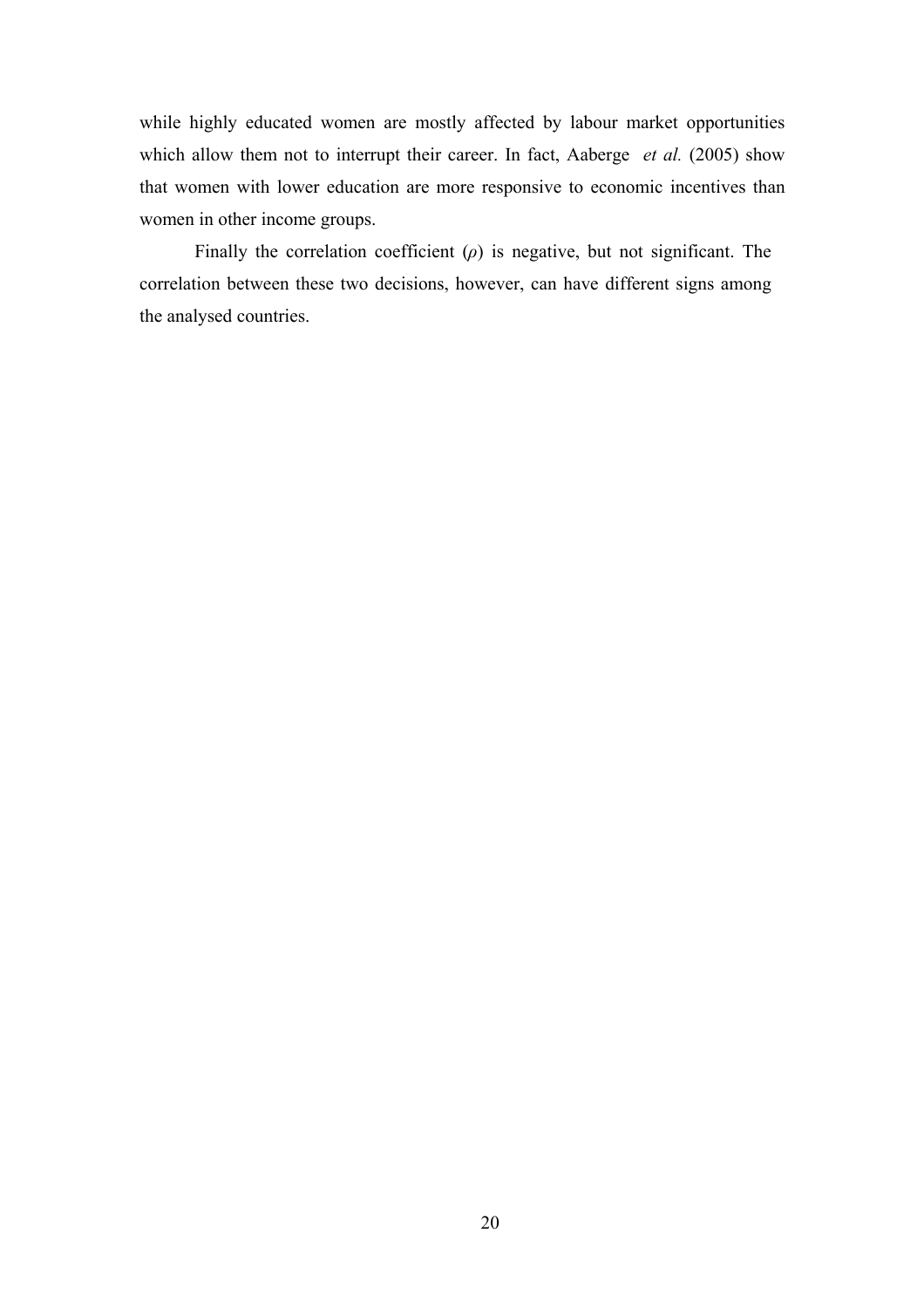### Table 6

|                                        | Prob. Of   | Prob. of having a |
|----------------------------------------|------------|-------------------|
|                                        | working    | child             |
| Women's age                            | $.257**$   | $.682**$          |
|                                        | (.069)     | (.089)            |
| Squared women's age                    | $-.003**$  | $-.011**$         |
|                                        | (.001)     | (.001)            |
| Woman's non-labour income              | $-.007**$  | $-.005**$         |
|                                        | (.001)     | (.002)            |
| Children 0-3                           | $-.620**$  | $-.196*$          |
|                                        | (.096)     | (.107)            |
| Children 4-14                          | $-.442**$  | $-.133$           |
|                                        | (.104)     | (.115)            |
| Children $>14$                         | $-.072$    | $-.516$           |
|                                        | (.235)     | (.431)            |
| Presence of grandparents in the HH (*) |            |                   |
| Part-time                              | $-0.012**$ | $-.006$           |
|                                        | (.006)     | (.005)            |
| Part-time*High Quality                 | $.045**$   | $-.008$           |
|                                        | (.010)     | (.008)            |
| Child care availability                | $.023**$   | .007              |
|                                        | (0.11)     | (.008)            |
| Social transfers to the HH             | $-.047**$  | $-.022*$          |
|                                        | (.008)     | (.013)            |
| Generosity of parental leave           | $-.001$    | .002              |
|                                        | (.003)     | (.003)            |
| North                                  | $-0.767$   | $-.309$           |
|                                        | (.674)     | (.547)            |
| Center-West                            | $-.444**$  | .064              |
|                                        | (.139)     | (.121)            |
| South                                  | $-.665**$  | $-.017$           |
|                                        | (.164)     | (.169)            |
| Constant                               | $-3.116**$ | $-11.185**$       |
|                                        | (1.251)    | (1.431)           |
| N. obs.                                |            | 2,689             |
| Log likelihood                         |            | $-2,028.746$      |
| Rho                                    |            | $.098$ $(.052)$   |

*Bivariate probit estimates (std. error in brackets) for women with tertiary education* 

\*\* = significant at  $95\%$ , \* = significant at  $90\%$ 

(\*) Variable excluded because of the low percentage of women with tertiary education leaving with grandparents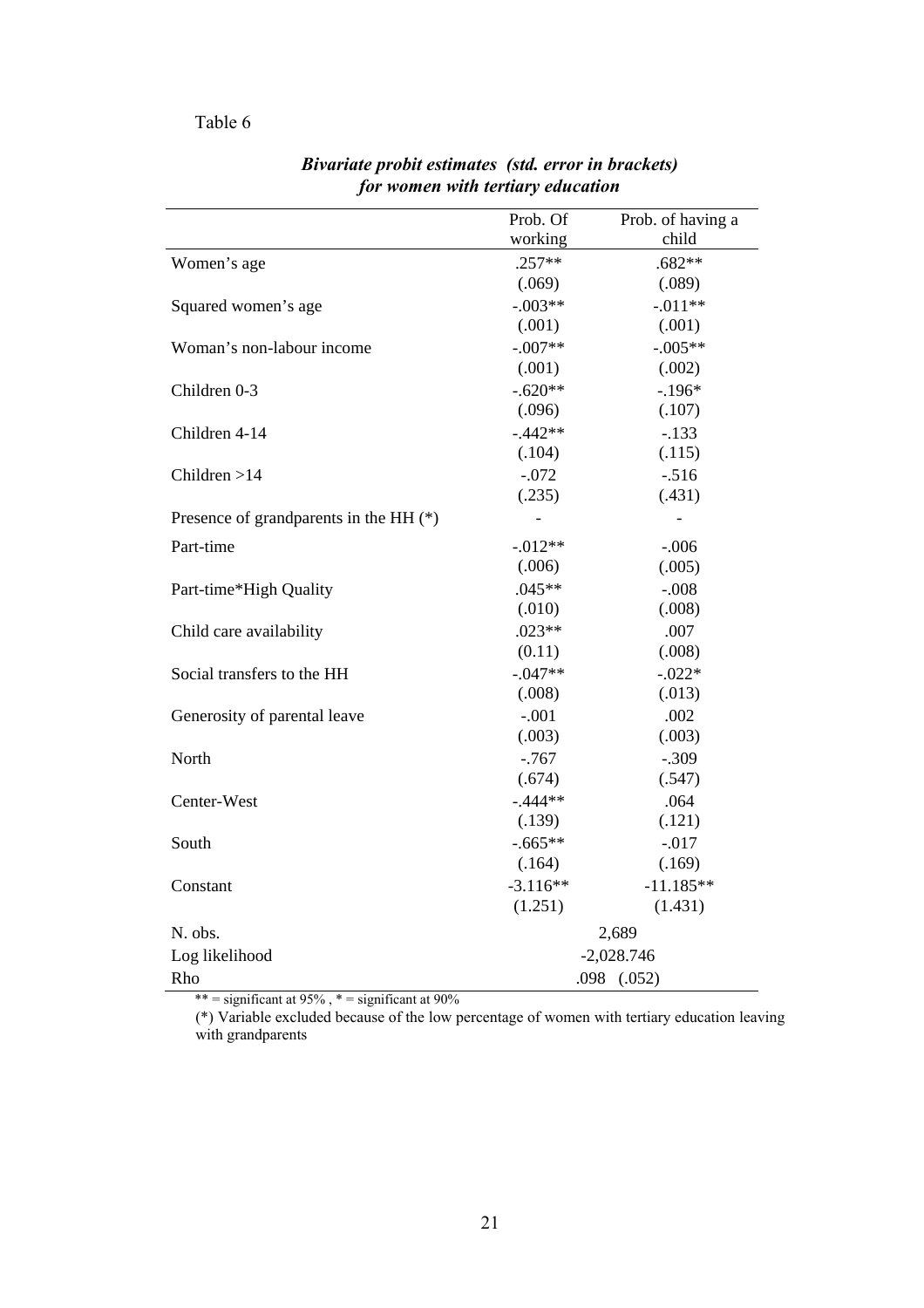# *Table 7*

|                                    | Prob. Of          | Prob. of having a |  |  |
|------------------------------------|-------------------|-------------------|--|--|
|                                    | working           | child             |  |  |
| Women's age                        | .139**            | .308**            |  |  |
|                                    | (.030)            | (.061)            |  |  |
| Squared women's age                | $-.002**$         | $-.006**$         |  |  |
|                                    | (.000)            | (.001)            |  |  |
| Secondary education                | $.367**$          | .018              |  |  |
|                                    | (.074)            | (.037)            |  |  |
| Woman's non-labour income          | $-.005**$         | .002              |  |  |
|                                    | (.001)            | (.002)            |  |  |
| Children 0-3                       | $-.591**$         | $-.321**$         |  |  |
|                                    | (.121)            | (.103)            |  |  |
| Children 4-14                      | $-.572**$         | $-.250**$         |  |  |
|                                    | (.128)            | (.084)            |  |  |
| Children $>14$                     | $-.351**$         | $-.762**$         |  |  |
|                                    | (.128)            | (.211)            |  |  |
| Presence of grandparents in the HH | .582**            | $-.098$           |  |  |
|                                    | (.137)            | (.124)            |  |  |
| Part-time                          | $-.018**$         | $-.011**$         |  |  |
|                                    | (.006)            | (.003)            |  |  |
| Part-time*High Quality             | .012              | $-.018*$          |  |  |
|                                    | (.010)            | (.010)            |  |  |
| Child care availability            | $.042**$          | $-.009$           |  |  |
|                                    | (.010)            | (.006)            |  |  |
| Social transfers to the HH         | $-.064**$         | $-.003$           |  |  |
|                                    | (.009)            | (.008)            |  |  |
| Generosity of parental leave       | .001              | $.003*$           |  |  |
|                                    | (.003)            | (.002)            |  |  |
| North                              | $-2.221**$        | .529              |  |  |
|                                    | (.632)            | (.395)            |  |  |
| Center-West                        | $-.7.0**$         | $.232*$           |  |  |
|                                    | (.150)            | (.122)            |  |  |
| South                              | $-1.264**$        | .059              |  |  |
|                                    | (.144)            | (.140)            |  |  |
| Constant                           | $-1.295**$        | $-5.078**$        |  |  |
|                                    | (.596)            | (.925)            |  |  |
| N. obs.                            |                   | 7632              |  |  |
| Log likelihood                     | $-6,418.029$      |                   |  |  |
| Rho                                | (.041)<br>$-.061$ |                   |  |  |

*Bivariate probit estimates (std. error in brackets) for women with less than tertiary education* 

\*\* = significant at  $95\%$ , \* = significant at  $90\%$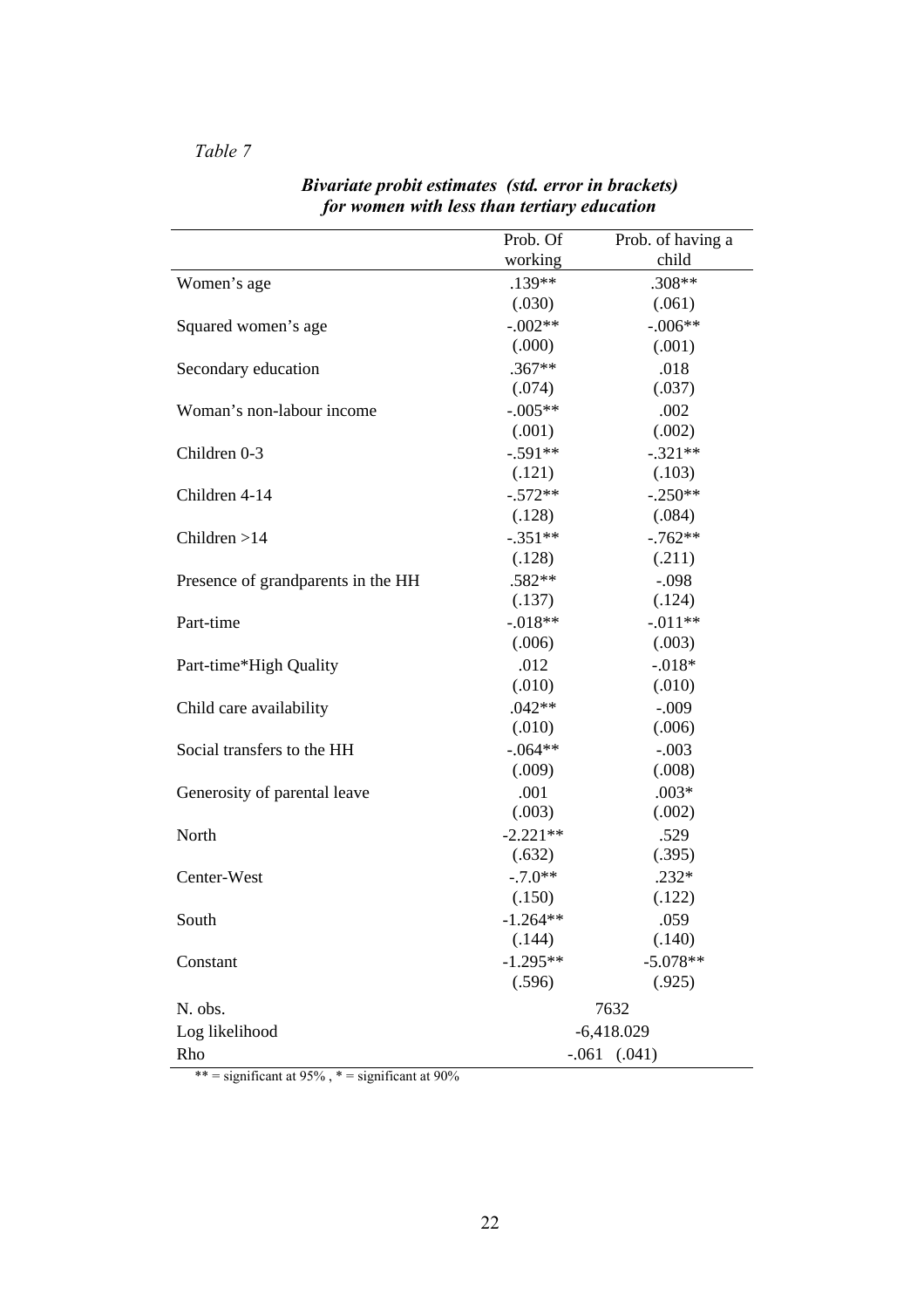#### *6. Conclusion*

In this paper we estimate jointly the decisions of working and having children using ECHP data. We focus on the impact of social policies and labor market opportunities, related to the child care system, parental leave arrangements, and part time opportunities. In order to take into account potential heterogeneity with women with different levels of education we consider the impact of social policies on women with tertiary education and women with less less tertiary education.

Labor supply of women with higher education is more responsive to initiatives which increases the flexibility of working arrangements, while labor supply of women with lower education is more responsive to child care availability, social tranfers. The fertility decisions of lower educated women are much less sensitive to changes in social policies. Part time affects negatively the decisions of having a child whie parental leave have a small positive effect. For lower education women part time income may not be enough to afford to have a child.

We also take into account the different "quality" of part time opportunities across countries. Also in this case education matters: In fact while for higher educated women a higher quality part has a positive effect on participation providing additional flexibility needed for conciliating work and the family, for less educated part time (independently on the quality level) the effect is always negative. Further analyses will deal with norms and values to explain further the differences social policies across countries and their different impact on households decisions.

#### **References**

- Aaberge, R., Colombino U. and Strom S., (2005) 'Taxes, Transfers, Labor Supply and Household Welfare', in T. Boeri, D. Del Boca e C. Pissarides (eds.), *Women at Work*. *An Economic Perspective*, Oxford University Press
- Ahn, N., and Mira P., (2002), 'A note of the relationship between fertility and female employment rates in developed countries', *Journal of the Population Economics*, vol. 15
- Ariza A., de la Rica S. and Ugidos A., (2005), 'The Effect of Flexibility in Working Hours on Fertility: A Comparative Analysis of Selected European Countries', *Public Finance and Management*, vol. 5
- Bardasi, E., and Gornick J. C., (2000), 'Women and Part-Time Employment: Worker 'Choices' and Wage Penalties in Five Industrialised Countries', ISER Working Paper 2000-1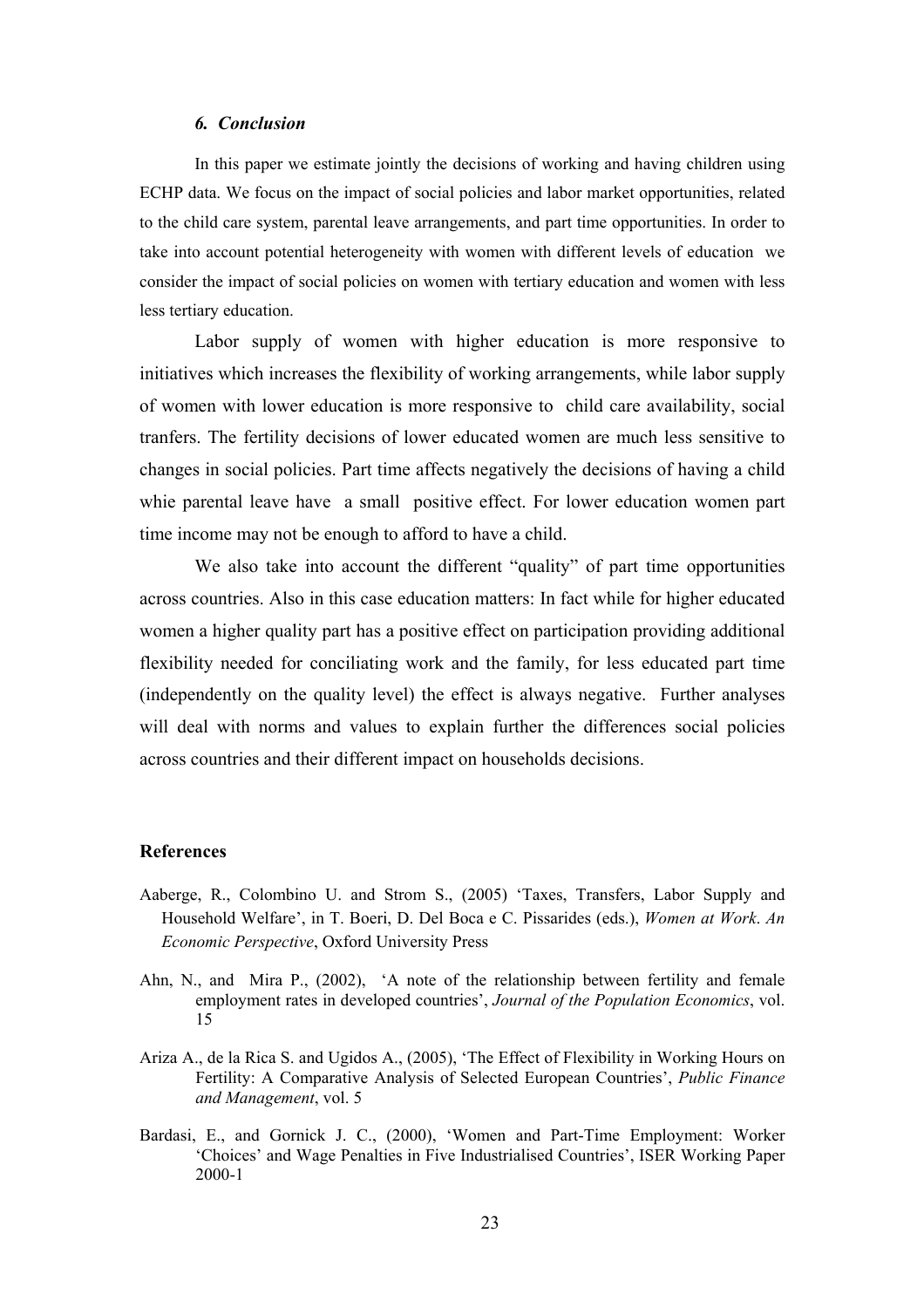- Berman, E., Iannaccone R. and Ragusa G., (2006). 'From Empty Pews to Empty Cradles: Fertility Decline Among European Catholics', University of San Diego, mimeo
- Billari F., and Kohler H.P., (2004), 'Patterns of low and lowest-low fertility in Europe', *Population Studies*, vol. 58
- Bratti, M., (2001), 'Labour Force Participation and Marital Fertility of Italian Women: the Role of Education', *Journal of Population Economics,* vol. 16
- De Henau J., Meulders D. and O'Dorchai S. (2006), 'The Child care Triad? Indicators Assessing Three Fields of Child Policies Towards Working Mothers in the EU-15', *Journal of Comparative Policy Analysis*, Special Issue
- De Henau J., Meulders D. and O'Dorchai S. (2007), 'Parents' Care and Career. Comparing Parental Leave Policies', in *Social Policies, Labour Markets and Motherhood: a Comparative Analysis of European Countries* (D. Del Boca and C. Wetzels eds.), Cambridge University Press, forthcoming
- Del Boca, D., (2002), 'The Effect of Child care and Part-time on Participation and Fertility of Italian Women', *Journal of Population Economics*, vol. 14
- Del Boca, D., and Sauer R., (2006), 'Life Cycle Participation and Fertility', WP IZA 2285
- Del Boca, D., Pasqua S., and Pronzato C., (2005), 'Employment and Fertility in Italy, France and the UK', *Labour*, vol. 4
- Del Boca D., and Vuri D., (2007), 'The mismatch between participation and child care' *Journal of Population Economics*, vol. 4
- DiPrete, T.A, Philip. S.M., Engelhardt H. and Paclova H., (2003)., 'Do Cross-National Differences in the Costs of Children Generate Cross-National Differences in Fertility Rates?', *Population Research and Policy Review*, vol. 22
- Engelhardt H., Kogel T. and Prskawetz A., (2001), 'Fertility and Female Employment reconsidered', MPIDR Working Paper 2001-021, Max Planck Institute for Demographic Research
- Engelhardt, H. and Prskawetz A., (2002), 'On the Changing Correlation Between Fertility and Female Unemployment Over Space and Time', MPIDR Working Paper WP 2002- 052, Max Planck Institute for Demographic Research
- Ermisch, J., (1989), 'Purchased Child care, Optimal Family Size and Mother's Employment: theory and Econometric Analysis', *Journal of Population Economics*, vol. 2
- Esping Andersen G., (1999), *Social Foundation of Post Industrial Economies*, Oxford University Press
- European Economy (1995), 'Performance of the EU Labour Market: Results of an ad hoc Labour Market Survey', European Commission B-1049 Brussels
- Eurostat (1999), *Demographic Statistics*
- Fernandez, R. and Fogli A., (2006), 'Culture: An Empirical Investigation of Beliefs, Work, and Fertility', *NBER Working Papers* 11268, National Bureau of Economic Research, Inc.